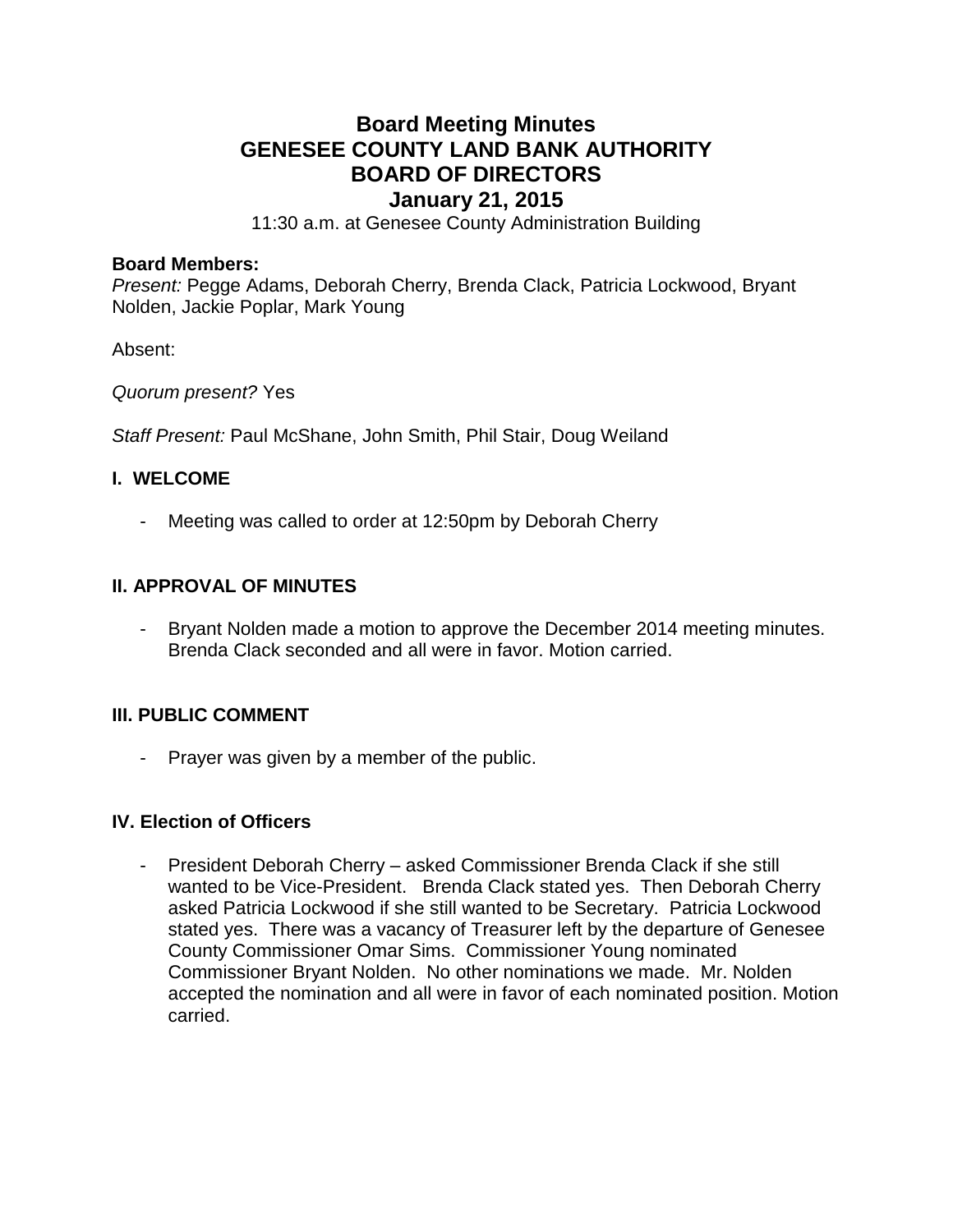# **IV. FINANCIAL REPORT**

**A.** Financial Report for November 2014 – **Action Required**

- Paul McShane presented the December 2014 Financial report to the Board. Mr. McShane stated we are under our expenditure so far this year. Deborah Cherry mentioned does the contract need to be renewed between the Land Bank and Treasurer's office. Doug Weiland stated that yes it does. Brenda Clack made a motion to approve the Financial Report and Bryant Nolden seconded. All were in favor. Motion carried
	- **B.** LISC Loan for Berridge Place LLC
- Doug Weiland presented an amendment to the Board. This will lower the interest rate; therefore will allow this to be paid sooner. Paul McShane also stated this loan should be paid off earlier because extra payments are being made. Pat Lockwood asked on the occupancy of the Berridge. Mr. McShane stated that there is some vacancy. There was a motion to postponed the Land Bank board and called to order the Berridge Place – LLC.

Deborah Cherry called to order the Berridge Place – LLC meeting.

- Patricia Lockwood made a motion to approve the amendment and Bryant Nolden seconded. Mr. McShane stated that all the members from the Land Bank Board are the same members for the Berridge Place Board. Bryant Nolden made a motion to have the same officers of the Land Bank to be the same on the Berridge Place Board. Brenda Clack seconded. All in favor and motion carried.

# **VI .OLD BUSINESS**

**A.** None

# **VII. NEW BUSINESS**

- **A.** Sales Report for December 2014 **Action Required**
- Phil Stair presented the Sales Report for December to the Board. Mr. Stair stated that December is our slowest month. Discussion followed. Mark Young made a motion to approve the Sales Report and Bryant Nolden seconded. All were in favor. Motion carried.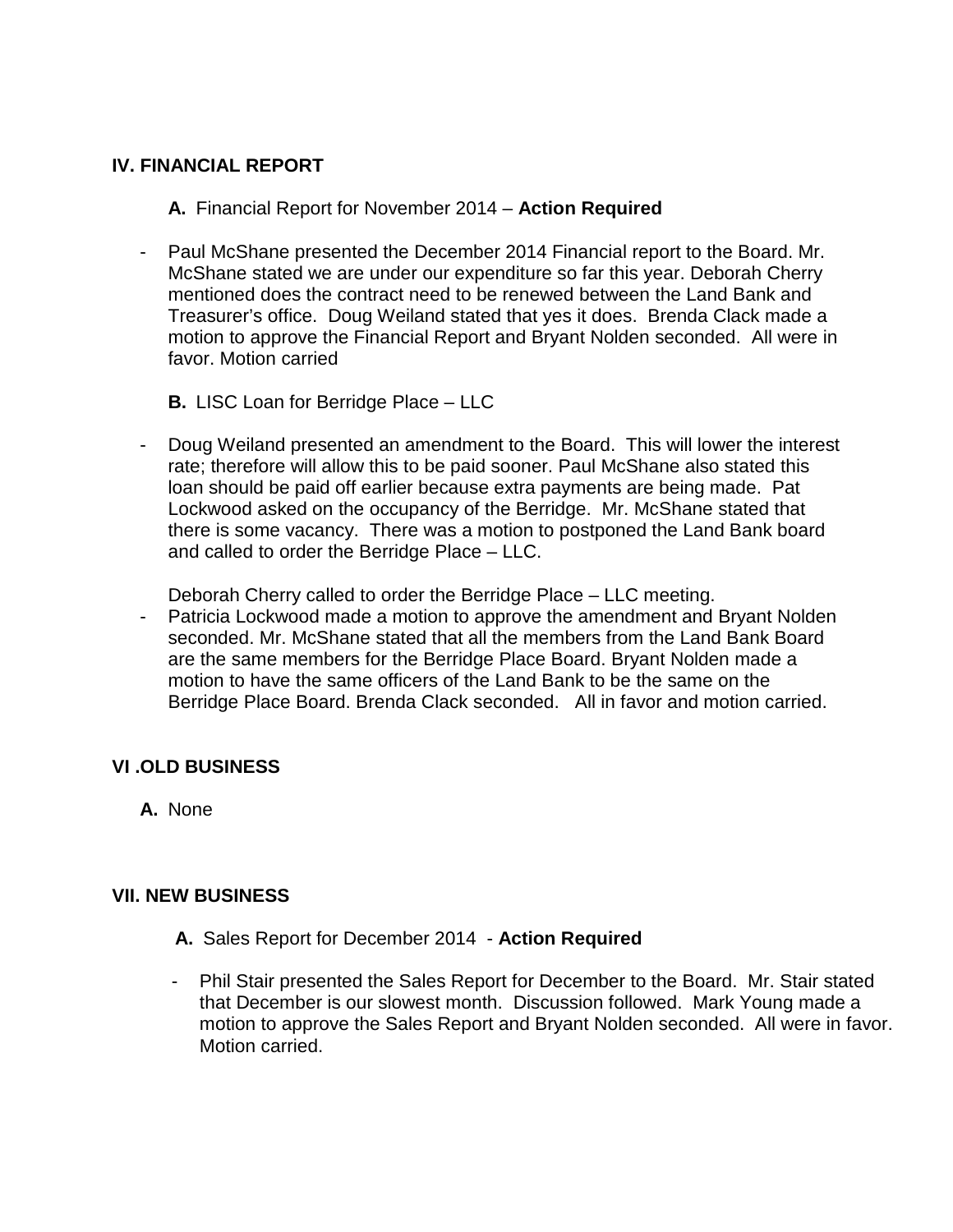- **B.** Kettering University VL (627) Begole St. Action Required.
- Phil Stair stated this is an ongoing project with Kettering University. Mark Young made a motion to approve the sale and Bryant Nolden seconded. All were in favor. Motion carried.
- **C.** Twelfth Street Investments Multiple Purchases (41-19-129-017/41-19-128- 002/003/008/017) – **Action Required.**
- Phil Stair presented a memo to the board for this purchase. He stated its recommend by the staff to sell these parcels because there are no redevelopment plans in the area. Mark Young made a motion to approve the sale and Bryant Nolden seconded. All were in favor. Motion carried.

# **VIII. Executive Director Report**

- **A.** See board packet for details of his report.
- **IX. ADJOURN -** Meeting was adjourned at 1:25pm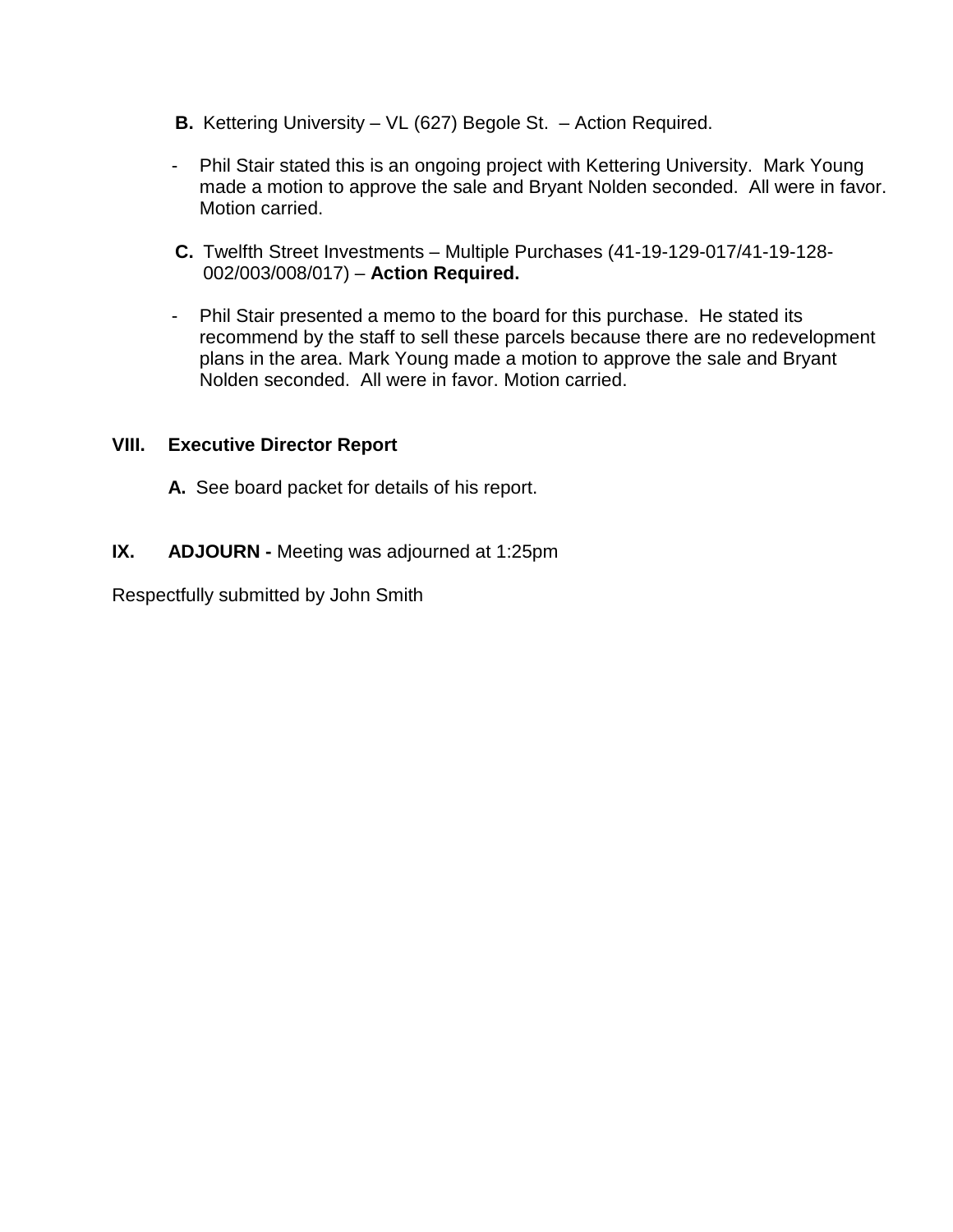# **Board Meeting Minutes GENESEE COUNTY LAND BANK AUTHORITY BOARD OF DIRECTORS February 18, 2015**

11:00 a.m. at Genesee County Administration Building

#### **Board Members:**

*Present:* Deborah Cherry, Patricia Lockwood, Bryant Nolden, Jackie Poplar, Mark Young

Absent:

*Quorum present?* Yes

*Staff Present:* Paul McShane, John Smith, Phil Stair, Doug Weiland

#### **I. WELCOME**

- Meeting was called to order at 11:06am by Deborah Cherry

# **II. APPROVAL OF MINUTES**

Bryant Nolden made a motion to approve the January 2015 meeting minutes. Mark Young seconded and all were in favor. Motion carried.

#### **III. PUBLIC COMMENT**

Mr. Tom Law addressed the board regarding buying property from the Land Bank. Commissioner Nolden addressed the Board that Mr. Norman is trying to purchase commercial property from the Land Bank. Mr. Weiland stated it's the policy of the Land Bank to require proof of finance and site plan. Mr. Weiland also stated at this time the required documents have not been presented.

# **IV. FINANCIAL REPORT**

**A.** Financial Report for January 2015 – **Action Required**

- Paul McShane presented the January 2015 Financial report to the Board. Mr. McShane stated we are caught back up with our revenue due to signing of options to land contracts. Also he stated we are on track with the budget. Bryant Nolden made a motion to approve the Financial Report and Patricia Lockwood seconded. All were in favor. Motion carried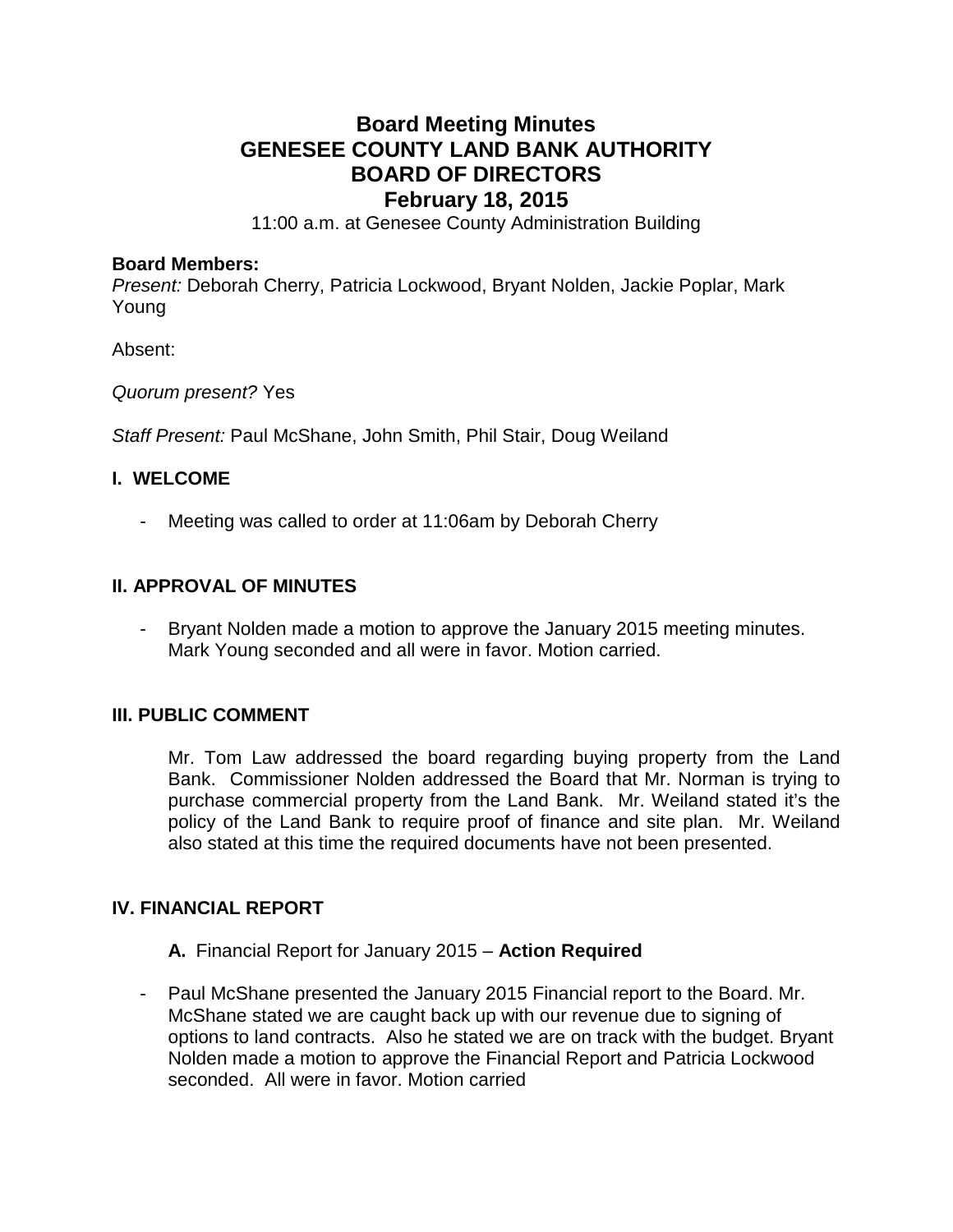# **VI .OLD BUSINESS**

# **A.** None

# **VII. NEW BUSINESS**

- **A.** Sales Report for February 2014 **Action Required**
- Phil Stair presented the Sales Report for February to the Board. Mr. Stair stated January was a busy month with options going to land contracts. Patricia Lockwood asked about a sale of a lot in Linden. She asked if it was adjacent to the homeowner. Phil Stair stated it was. Discussion followed. Mark Young made a motion to approve the Sales Report and Patricia Lockwood seconded. All were in favor. Motion carried.
- **B. Vacant Lot (46-35-382-002)** Action Required
- Phil Stair stated that both neighbors put in applications for this same lot. Mr. Fields claims that the owner next door does not live there and renting the property out. Rogia Roberts the homeowner stated that this is her home. Ms. Roberts said she is not renting out the property but people stay at the property. Councilwoman Jackie Poplar asked whose name is on the consumers and water bills. Ms. Roberts said the water bill is in her name and consumer's bill is not in her name. Jackie Poplar made a made a motion to table this sale until next board meeting so more information could be brought before the board. Patricia Lockwood seconded. All were in favor. Motion carried.

#### **VIII. Executive Director Report**

- **A.** See board packet for details of his report.
- **IX. ADJOURN -** Meeting was adjourned at 11:55pm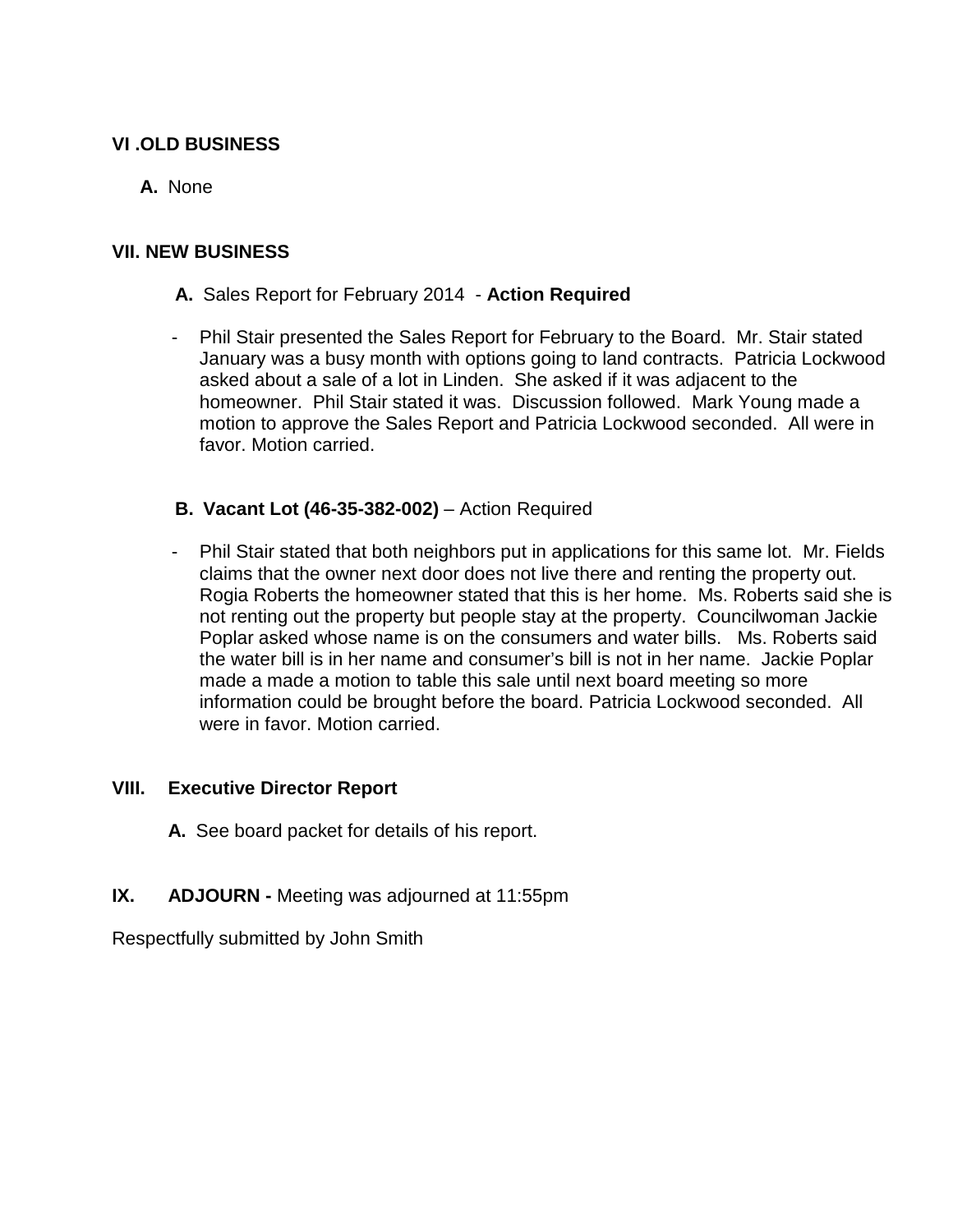# **Board Meeting Minutes GENESEE COUNTY LAND BANK AUTHORITY BOARD OF DIRECTORS March 18, 2015**

11:00 a.m. at Genesee County Administration Building

#### **Board Members:**

*Present:* Pegge Adams, Deborah Cherry, Brenda Clack, Patricia Lockwood, Bryant Nolden, Jackie Poplar, Mark Young

Absent:

*Quorum present?* Yes

*Staff Present:* Cheryl McHallam, Paul McShane, Heidi Phaneuf, John Smith, Phil Stair, Doug Weiland

# **I. WELCOME**

Meeting was called to order at 11:05am by Deborah Cherry

#### **II. APPROVAL OF MINUTES**

- Bryant Nolden made a motion to approve the February 2015 meeting minutes. Patricia Lockwood seconded and all were in favor. Motion carried.

#### **III. PUBLIC COMMENT**

Mr. Samuelar Clayton addressed the board regarding his applications for vacant properties. He asked why the process takes 90 days to purchase vacant lots. He stated that he would like to get these ASAP, so he can maintain them before the lots get out of hand. Commissioner Nolden said is there any way we can expedite the process. Mr. Weiland stated the Land Bank is waiting on requirement from the State to release the property. Mr. Clayton said he will maintain these lots.

Mr. Fields stated that he would like the board to make a decision on the vacant lot that was discussed at the last board meeting. He stated that if were any concerns on his property, he is willing to address those issues.

Rogia Roberts addressed the board regarding the vacant lot that was also addressed at the last meeting along with Mr. Fields. She stated she is the neighbor next to Mr. Fields. She went on to state that she would like to also purchase the property.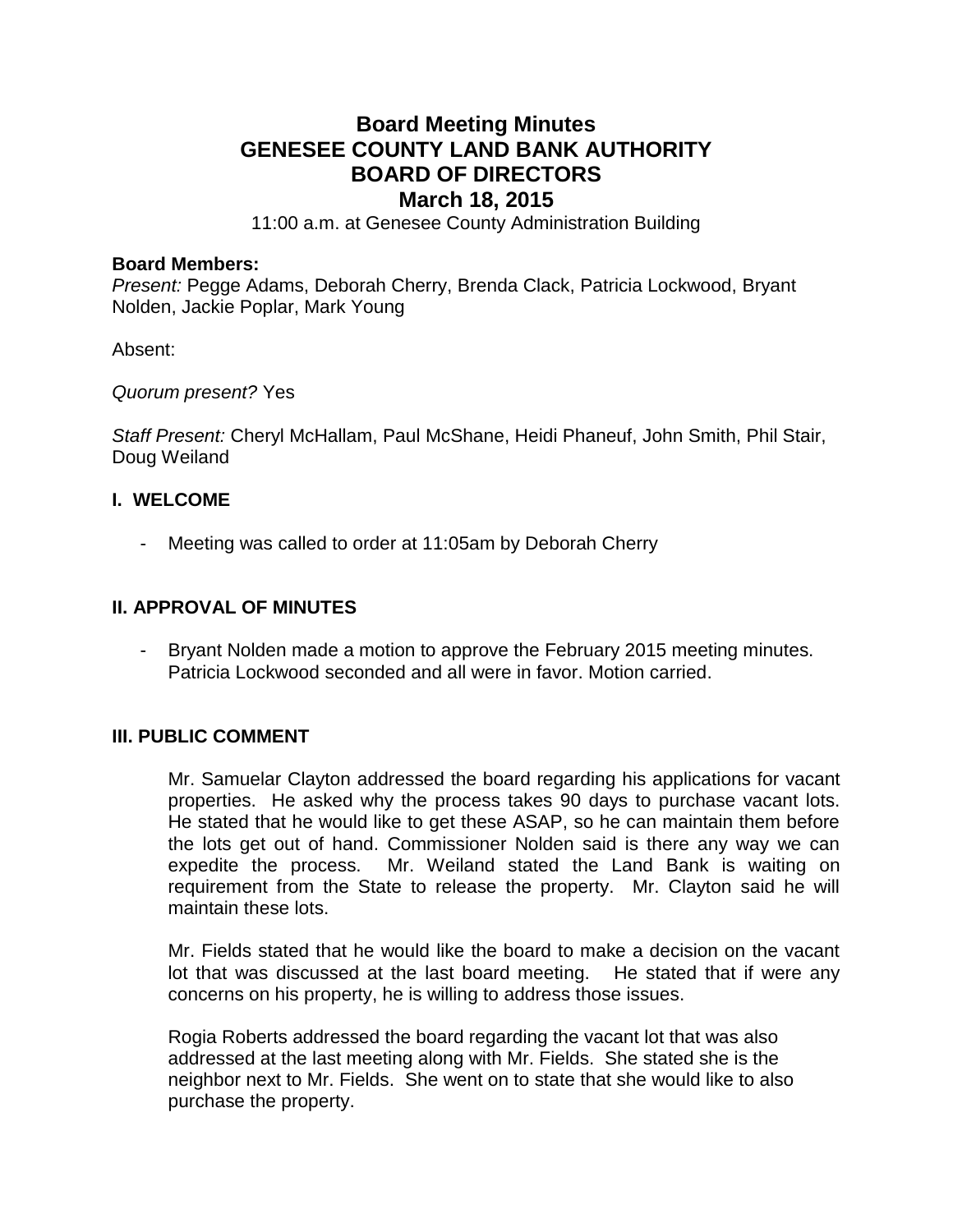# **IV. FINANCIAL REPORT**

**A.** Financial Report for February 2015 – **Action Required**

- Paul McShane presented the February 2015 Financial report to the Board. Mr. McShane stated we are caught back up with our revenue due to signing of options to land contracts. Also he stated we are on track with the budget. Bryant Nolden made a motion to approve the Financial Report and Patricia Lockwood seconded. All were in favor. Motion carried
	- **B.** 2013 2014 Fiscal Year Audit **Action Required**
- Staff members from Plante Moran presented the 2013 2014 fiscal year audit results. They stated the audit was done a week earlier and everything was done within compliance. Discussion was held about the financial statements. Brenda Clack asked how the communication between them and the staff at the Land Bank was. Chrystal Simpson stated the staff provided everything that was requested. Discussion followed. Brenda Clack made a motion to approve the 2013-2014 Fiscal Year Audit and Patricia Lockwood seconded. All were in favor. Motion carried.

# **VI .OLD BUSINESS**

- **A.** Vacant Lot (46-35-382-002) **Action Required**
- Phil Stair discussed that this property was a recent demo and have two interested parties. One homeowner is claiming PRE on the property but the other party is disputing that and would like to purchase the property. See public comment above. On the details. Jackie Poplar stated she spoke with Mr. Fields about his plans for the property. She stated that she would support that Mr. Fields receive the property. Bryant Nolden asked if the property could be spilt and Phil Stair stated that could be possible. However, Rogia Roberts stated she would not want to split the property. Jackie Poplar made a motion to approve the sale to Mr. Fields and Patricia Lockwood seconded. All were in favor. Motion carried.

# **VII. NEW BUSINESS**

- **A.** Sales Report for February 2015 **Action Required**
- Phil Stair presented the Sales Report for February to the Board. Discussion followed. Patricia Lockwood made a motion to approve the Sales Report and Bryant Nolden seconded. All were in favor. Motion carried.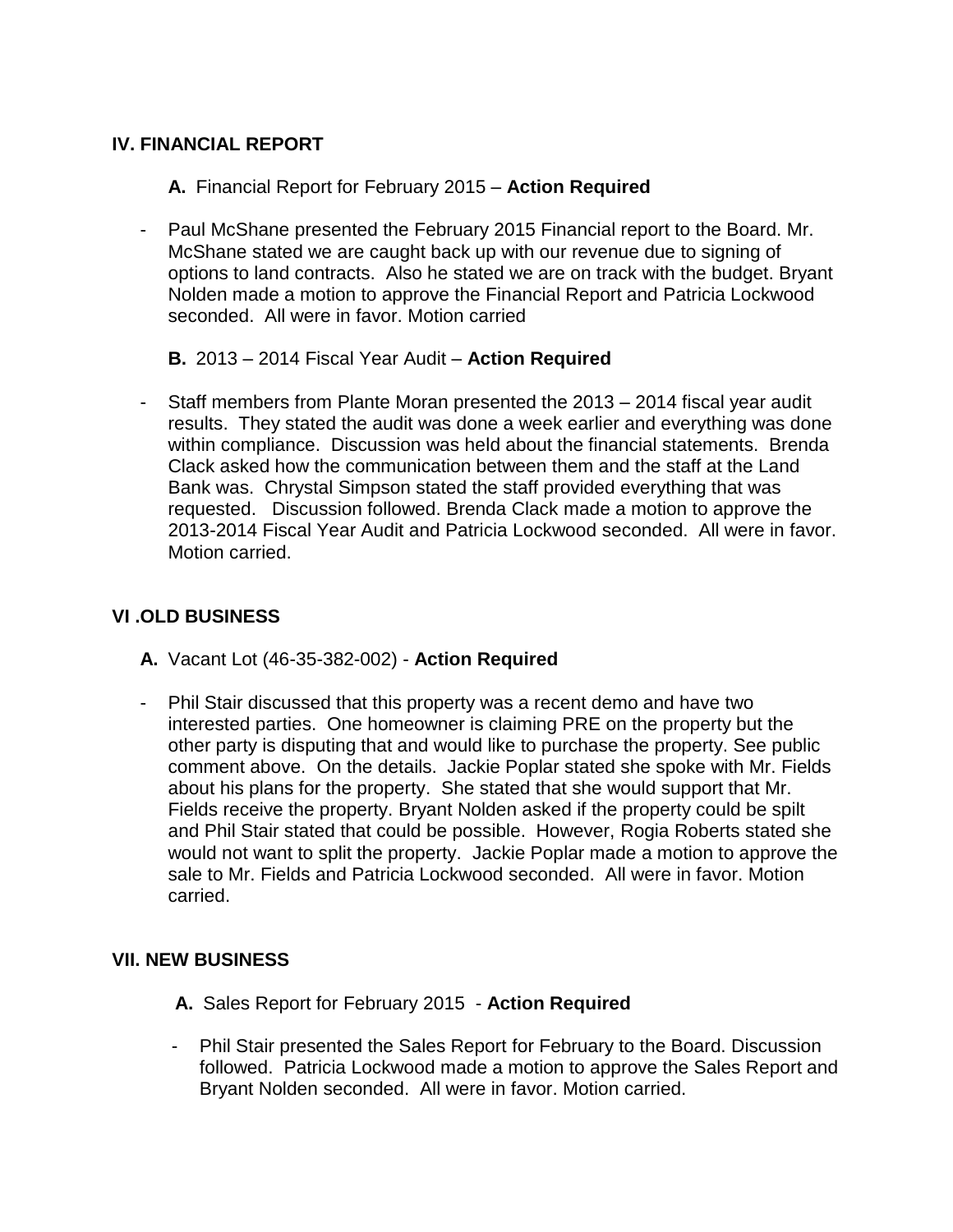- **B.** Habitat for Humanity (40-13-279-009/41-183-08-011) **Action Required**
- Phil Stair presented to the Board a memo to approve the sale of the properties to Habitat for Humanity. Discussion followed. Mark Young made a motion to approve the sale and Brenda Clack seconded. All were in favor. Motion carried
- **C.** Flint River Farm Multiple Sales **Action Required**
- Phil Stair presented to the Board a memo to approve the sale of the properties to Flint River Farm. Discussion followed. Bryant Nolden made a motion to approve the sale and Mark Young seconded. All were in favor. Motion carried
- **D.** Site Assessment Grant Presentation
- Ryan from AKT Peerless presented to the Board a presentation about EPA and Brownfield grants. He also discussed what these grants mean and what it means to the community. Pegge Adams asked about asbestos. Ryan stated that they can do surveys for hazard materials. Discussion followed.
- **E.** Argentine Township
- Robert Cole spoke to the board about acquiring parcels from the Land Bank. It is recommended from the staff to sell them to Argentine Township. Bryant made a motion to approve the sale and Patricia Lockwood seconded. All were in favor. Motion carried

# **VIII. Executive Director Report**

- **A.** See board packet for details of his report.
- **IX. ADJOURN -** Meeting was adjourned at 12:30pm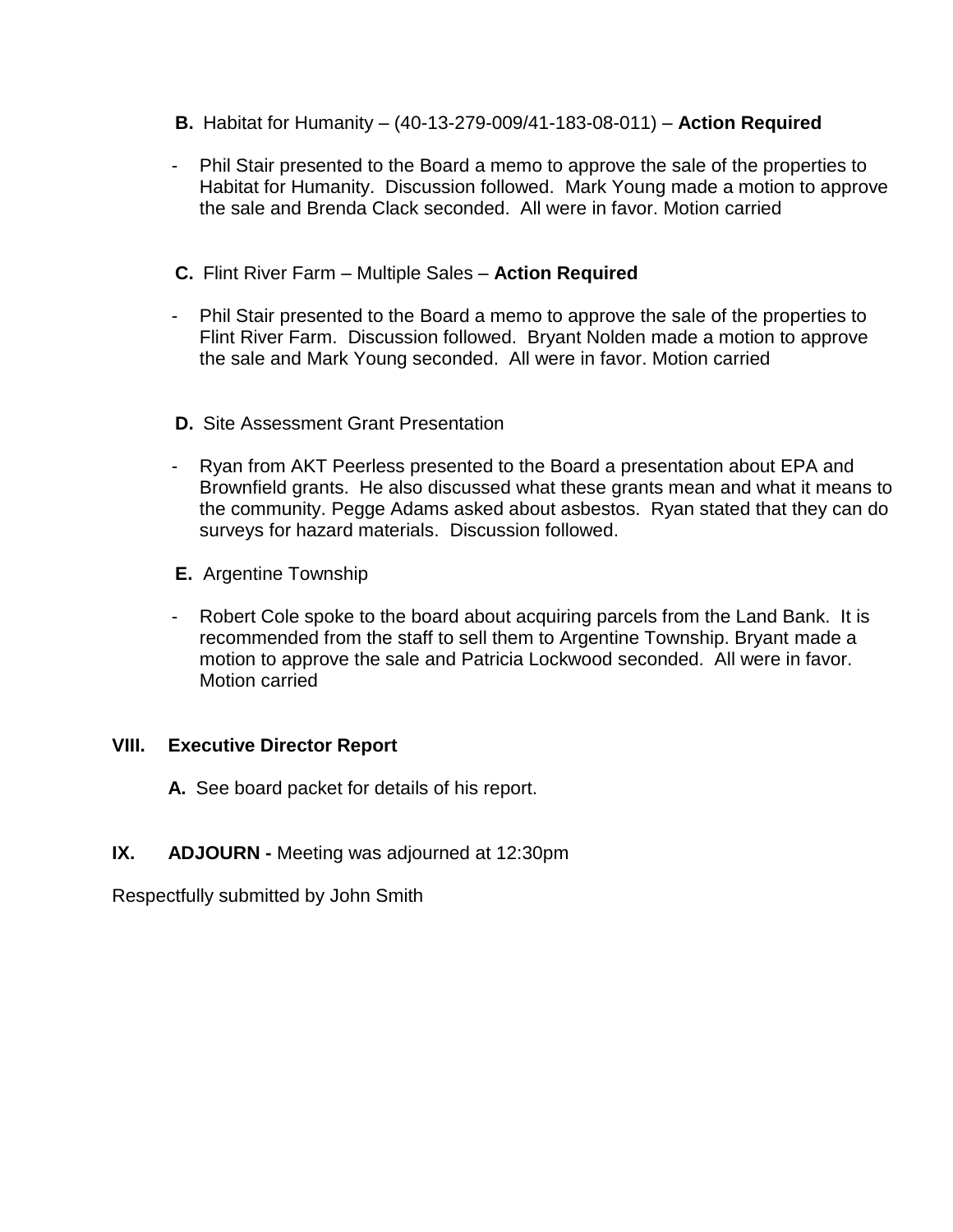# **Board Meeting Minutes GENESEE COUNTY LAND BANK AUTHORITY BOARD OF DIRECTORS April 15, 2015**

11:00 a.m. at Genesee County Administration Building

#### **Board Members:**

*Present:* Pegge Adams, Deborah Cherry, Brenda Clack, Patricia Lockwood, Bryant Nolden, Jackie Poplar, Mark Young

Absent:

*Quorum present?* Yes

*Staff Present:* Paul McShane, John Smith, Phil Stair, Doug Weiland

# **I. WELCOME**

- Meeting was called to order at 11:05am by Deborah Cherry

# **II. APPROVAL OF MINUTES**

Bryant Nolden made a motion to approve the March 2015 meeting minutes. Patricia Lockwood seconded and all were in favor. Motion carried.

# **III. PUBLIC COMMENT**

# **IV. FINANCIAL REPORT**

**A.** Financial Report for March 2015 – **Action Required**

- Paul McShane presented the March 2015 Financial report to the Board. Mr. McShane stated we are six months in our fiscal year. He stated our cash is adequate at this point of the year. Pegge Adams asked about the expenditures for the upcoming summer months. Mr. McShane stated the sales revenue will be covering those expenses along with funds from the County. Brenda Clack asked about the workforce for the summer. Mr. McShane said we have hired over fifty people to maintain the properties. Patricia Lockwood made a motion to approve the Financial Report and Bryant Nolden seconded. All were in favor. Motion carried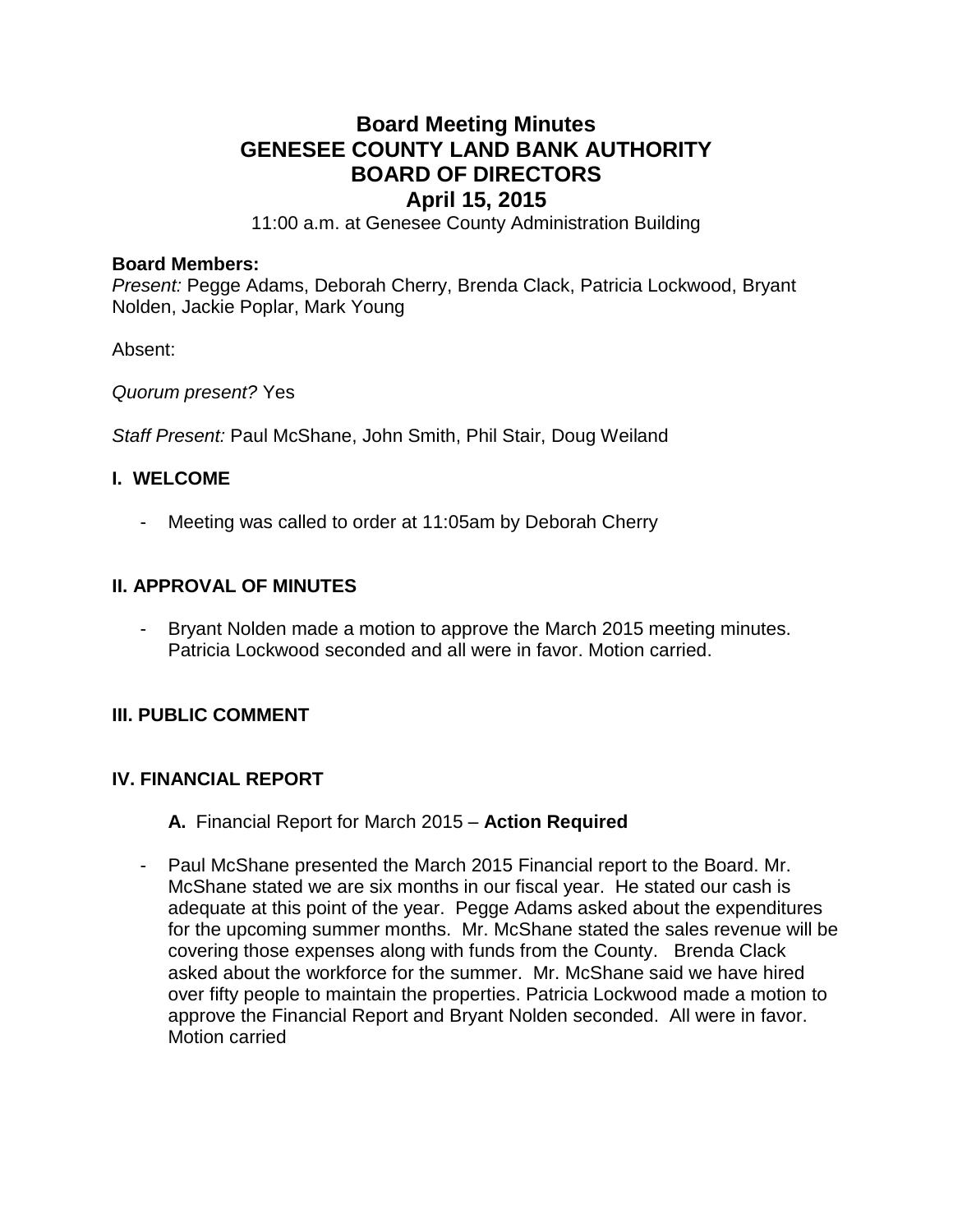# **VI .OLD BUSINESS**

# **VII. NEW BUSINESS**

- **A.** Sales Report for March 2015 **Action Required**
- Phil Stair presented the Sales Report for March to the Board. Phil Stair said we are our track compared to prior years. Discussion followed. Mark Young made a motion to approve the Sales Report and Brenda Clack seconded. All were in favor. Motion carried.
- **B.** Lease Request 1801 E. Atherton Rd (41-21-380-011) **Action Required**
- Phil Stair presented to the Board a memo to approve the lease of 1801 E. Atherton Rd. Doug Weiland stated that this is a 15-yr lease for a hybrid poplar tree farm. The Land Bank would receive 10% of the net proceeds generated by the sale of the mature trees. April Mendez from Fresh Coast Capital gave a presentation regarding the proposed project. Discussion followed. Bryant Nolden made a motion to approve the Lease and Brenda Clack seconded. All were in favor. Motion carried
- **C.** Multiple Parcel Sale Hidden Oaks **Action Required**
- Phil Stair presented to the Board a memo to approve the sale of the properties to Mr. Paul Clark. Discussion followed. Bryant Nolden made a motion to approve the sale and Mark Young seconded. All were in favor. Motion carried

# **VIII. Executive Director Report**

**A.** See board packet for details of his report.

# **IX. ADJOURN -** Meeting was adjourned at 12:20pm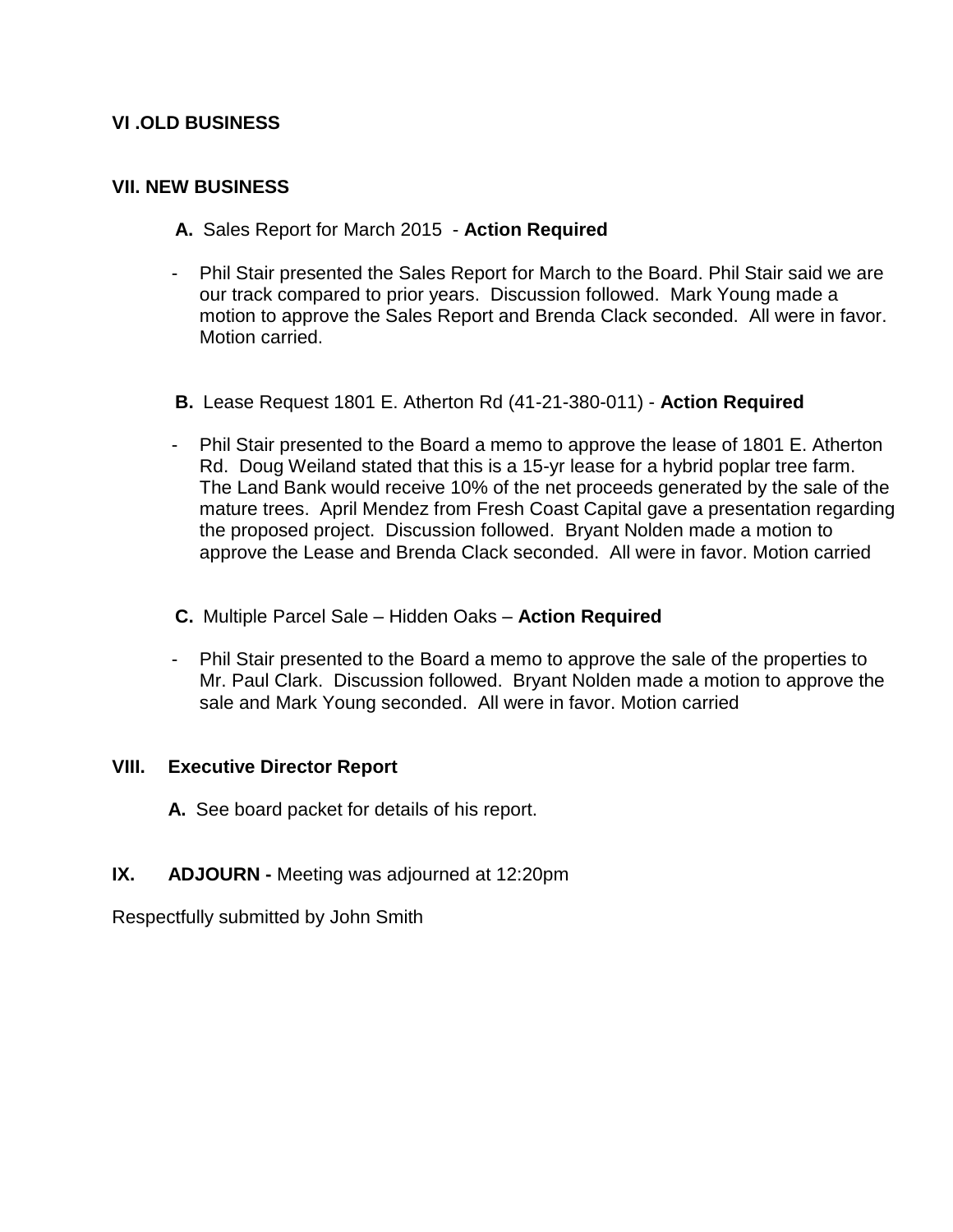# **Board Meeting Minutes GENESEE COUNTY LAND BANK AUTHORITY BOARD OF DIRECTORS May 20, 2015**

11:00 a.m. at Genesee County Administration Building

#### **Board Members:**

*Present:* Deborah Cherry, Patricia Lockwood, Bryant Nolden, Jackie Poplar, Mark Young

Absent: Pegge Adams, Brenda Clack

*Quorum present?* Yes

*Staff Present:* Paul McShane, John Smith, Phil Stair, Doug Weiland

#### **I. WELCOME**

- Meeting was called to order at 11:08am by Deborah Cherry

# **II. APPROVAL OF MINUTES**

- Bryant Nolden made a motion to approve the April 2015 meeting minutes. Mark Young seconded and all were in favor. Motion carried.

# **III. PUBLIC COMMENT**

- A prayer was giving by a member of the public.

# **IV. FINANCIAL REPORT**

- **A.** Financial Report for March 2015 **Action Required**
- Paul McShane presented the April 2015 Financial report to the Board. Bryant Nolden made a motion to approve the Financial Report and Mark Young seconded. All were in favor. Motion carried

# **VI .OLD BUSINESS**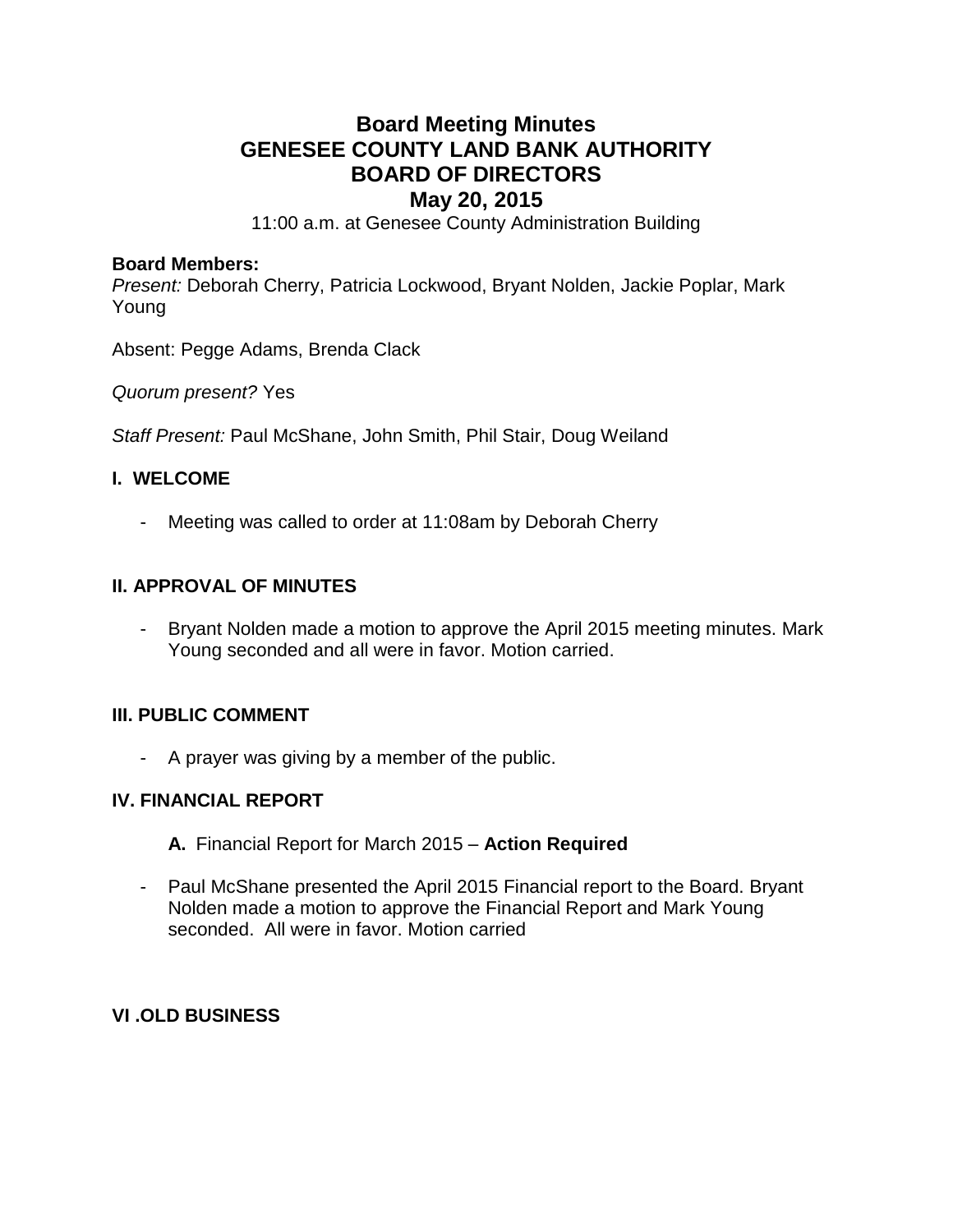# **VII. NEW BUSINESS**

- **A.** Sales Report for April 2015 **Action Required**
- Phil Stair presented the Sales Report for April to the Board. Phil Stair said we are our track compared to prior years. Patricia Lockwood asked Mr. Stair can you explain the sales to Township of Argentine. Discussion followed. Patricia Lockwood made a motion to approve the Sales Report and Mark Young seconded. All were in favor. Motion carried.
- **B.** Multiple Parcel Sale (46-25-230-017/18/19/20) **Action Required**
- Phil Stair presented to the Board a memo to approve the multiple lots to Thomas Mullins and Loretta Mathews. Bryant Nolden made a motion to include the vacant lot in addition to the ones being requested for purchase. Lorretta Mathews stated that she would like to purchase all lots. Discussion followed. Bryant Nolden made a motion to approve the sales and Mark Young seconded. All were in favor. Motion carried.
- **C.** 2106 Santa Barbara **Action Required**
- Phil Stair presented to the Board a memo to split the lots between the two adjacent homeowners. Mr. Stair said that both homeowners want the property and its recommend that the property be split. Mr. Nolden asked if Mr. Knight adopted the lot. Mr. Stair said yes. Mr. Nolden asked Mr. Stair if Deborah Mastin had an application on file. Mr. Young asked has Deborah Mastin taken care of this property in the past. Discussion followed. Jackie Poplar made a motion to approve the sale to Mr. Knight and Bryant Young seconded. All were in favor. Motion carried
- **D.** Genesee County Habitat for Humanity (57-12-527-073 & 11-34-501-004) **Action Required**
- Mr Stair. presented to the Board a memo regarding the sale of the two above properties and recommends the sale. Bryant Nolden made a motion to approve the Sales Report and Jackie Poplar seconded. Mr. Young said he sits on the Genesee County Metropolitan Planning Commission Board and wanted it to be noted on the record. Discussion followed. All were in favor. Motion carried.

# **VIII. Executive Director Report**

- **A.** See board packet for details of his report.
- **IX. ADJOURN -** Meeting was adjourned at 11:40am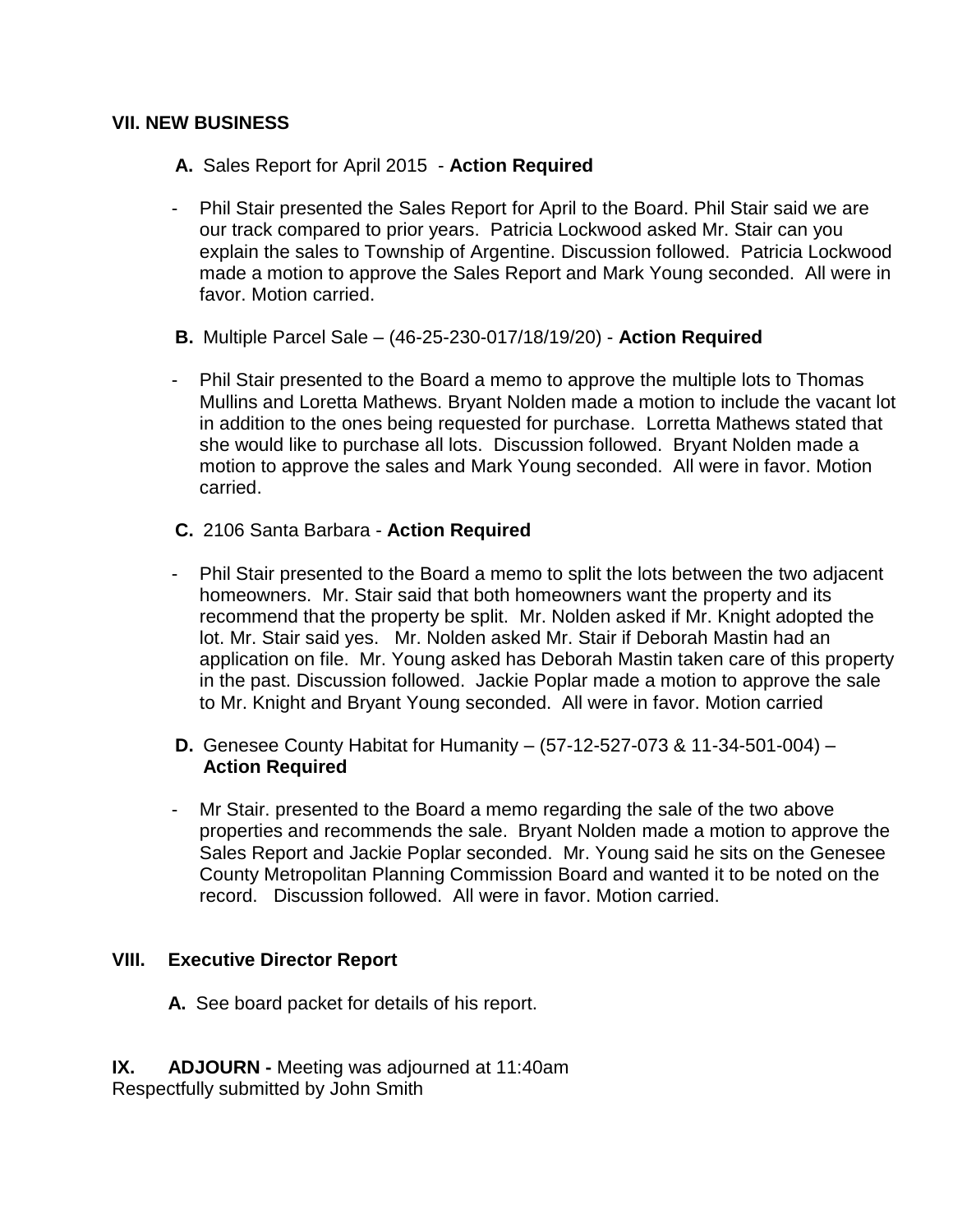# **Board Meeting Minutes GENESEE COUNTY LAND BANK AUTHORITY BOARD OF DIRECTORS July 22, 2015**

11:00 a.m. at Genesee County Administration Building

#### **Board Members:**

*Present:* Pegge Adams, Deborah Cherry, Brenda Clack, Patricia Lockwood, Bryant Nolden, Mark Young

Absent: Jackie Poplar

*Quorum present?* Yes

*Staff Present:* Paul McShane, John Smith, Phil Stair, Doug Weiland

#### **I. WELCOME**

Meeting was called to order at 11:02am by Brenda Clack

# **II. APPROVAL OF MINUTES**

- Pat Lockwood made a motion to approve the May 2015 meeting minutes. Bryant Nolden seconded and all were in favor. Motion carried.

# **III. PUBLIC COMMENT**

Deborah Mastin spoke about a property that was sold in May. She was notified in 2014 and reapplied for the property and she did. She said she bid two thousand for the lot. She would like an answer why her bid was ignored.

# **IV. FINANCIAL REPORT**

- **A.** Financial Report for May & June 2015 **Action Required**
- Paul McShane presented the May & June 2015 Financial report to the Board. He stated we are ¾ into the budget and within budget. Also stated that the Land Bank paid back the County from past purchases. Also we no longer have a line of credit. A subcommittee was setup to review the 2015-2016 budget. Pat Lockwood made a motion to approve the Financial Report and Bryant Nolden seconded. All were in favor. Motion carried

# **VI .OLD BUSINESS**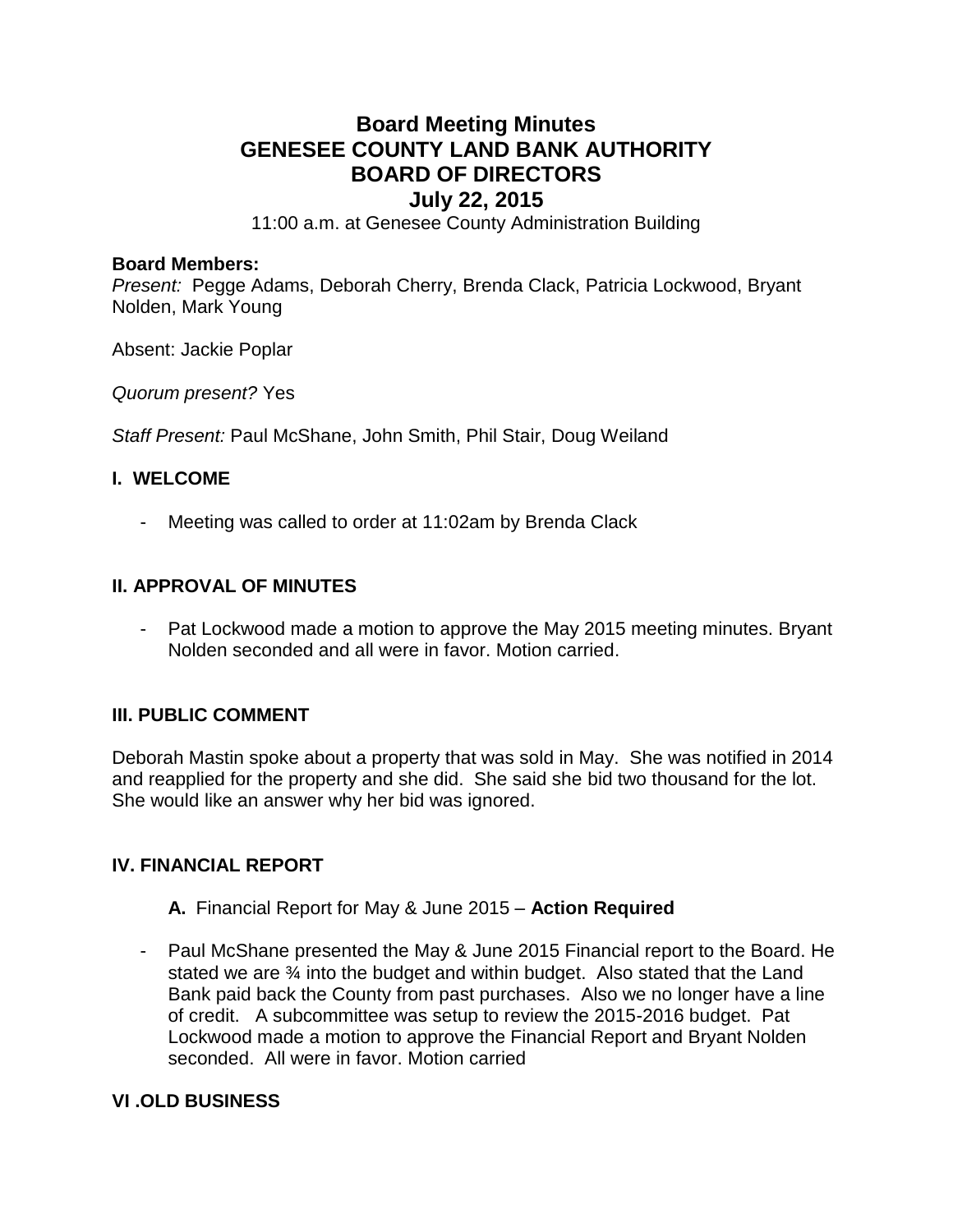### **VII. NEW BUSINESS**

- **A.** Sales Report for May & June 2015 **Action Required**
- Phil Stair presented the Sales Report for May & June to the Board. Pegge Adams asked if the property Ms. Mastin was referring to on the May and June report. Mr. Stair said it is in the June report and the board did prove the property in June. Mr. Young asked Phil Stair wasn't both parties notified regarding board meetings. Mr. Weiland stated we cannot go back on property that was sold. Patricia Lockwood made a motion to approve the Sales Report and Mark Young seconded. All were in favor. Motion carried.
- **B.** Multiple Parcel Sale (Mr. Digard) (11-33-576-020/21/24) **Action Required**
- Phil Stair presented to the Board a memo to approve the multiple sales to Mr. Digard. Mr. Digard spoke that his intentions for this property is for cleanup. Discussion followed. Mark Young made a motion to approve the sales and Bryant Nolden seconded. All were in favor. Motion carried.
- **C.** Multiple Parcel Sale (Habitat for Humanity) **–** (47-30-254-018/47-30-254- 004/05/47-30-256-005) **- Action Required**
- Phil Stair presented to the Board a memo for the sale of multiple properties to Habitat for Humanity. Discussion followed. Bryant Nolden made a motion to approve the sale to Habitat for Humanity and Pat Lockwood seconded. All were in favor. Motion carried
- **D.** Multiple Parcel Sale (Kettering University) **Action Required**
- Mr. Stair. presented to the Board a memo regarding the sale of multiple properties to Kettering University. Mr. Stair stated this is an ongoing project, Discussion followed. Bryant Nolden made a motion to approve the sale and Mark Young seconded. All were in favor. Motion carried.
- **E.** Multiple Parcel Sale (Rhonda Kelso) (40-01-380-012/013/014/015/017) **- Action Required**
- Mr. Stair. presented to the Board a memo regarding the sale of multiple properties to Rhonda Kelso. Mr. Stair stated this purchase would be for gardens. . Discussion followed. Bryant Nolden made a motion to approve the sale and Pat Lockwood seconded. All were in favor. Motion carried.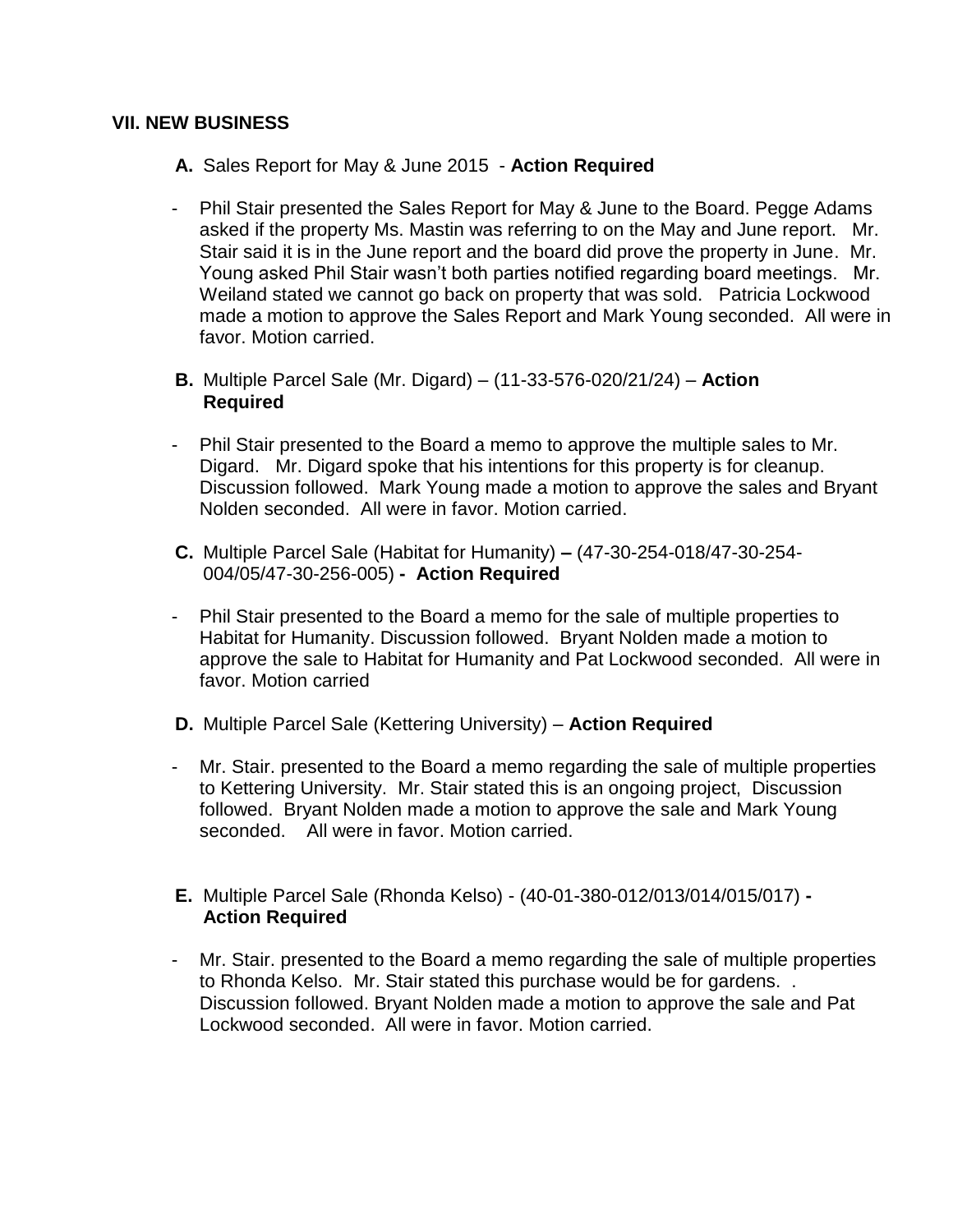- **F.** Multiple Parcel Sale (Brown & Sons) (41-05-383-001/003/004/021) **Action Required**
- Mr. Stair. presented to the Board a memo regarding the sale of multiple properties to Brown & Sons. Discussion followed. Bryant Nolden made a motion to approve the sale and Pat Lockwood seconded. All were in favor. Motion carried.
- **G.** Multiple Parcel Sale (New Heart Church of God in Christ) (46-25-104- 025/27/29/30 & 46-25-106-010/11) - **Action Required**
- Mr. Stair. presented to the Board a memo regarding the sale of multiple properties to New Heart Church of God in Christ. Mr. Stair stated this purchase would be for the church to expand in the future. Discussion followed. Bryant Nolden made a motion to approve the sale and Mark Young seconded. All were in favor. Motion carried.
- **H.** Sale of Centennial Farms **Action Required**
- Mr. Stair. presented to the Board a memo regarding the sale of Centennial Farms. Mr. Stair stated this is a site condo and has one structure on in. The sale price is \$90,000. . Discussion followed. Bryant Nolden made a motion to approve the sale and Brenda Clack seconded. All were in favor. Motion carried.
- **I.** Land Transfers from Flint Housing Commission**- Action Required**
- Doug Weiland addressed the board stating the Flint Housing Commission would like to transfer property to Land Bank. Mr. Weiland stated there are 36 properties on the list. Discussion followed .Bryant Nolden made a motion to approve the sale and Brenda Clack seconded. All were in favor. Motion carried
- **J.** Resolution for Michigan State Housing Development Authority **Action Required**
- Doug Weiland stated this is a resolution to accept a grant in the amount of \$475,000.00. Discussion followed .Bryant Nolden made a motion to approve the sale and Brenda Clack seconded. All were in favor. Motion carried

# **VIII. Executive Director Report**

**A.** See board packet for details of his report.

**IX. ADJOURN -** Meeting was adjourned at 11:40am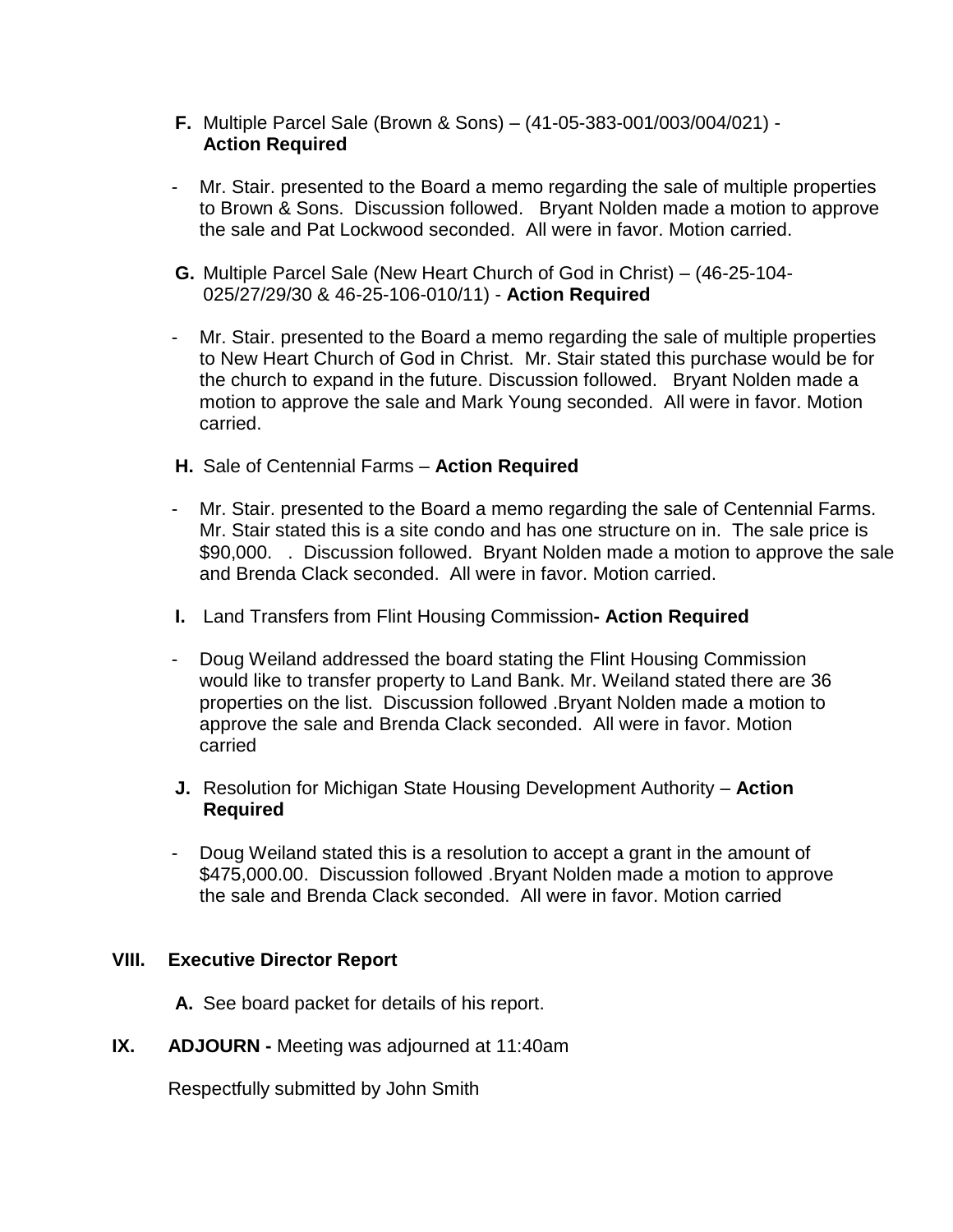# **Board Meeting Minutes GENESEE COUNTY LAND BANK AUTHORITY BOARD OF DIRECTORS August 19, 2015**

11:00 a.m. at Genesee County Administration Building

#### **Board Members:**

*Present:* Pegge Adams, Bryant Nolden, Jackie Poplar, Mark Young

Absent: Deborah Cherry, Brenda Clack, Patricia Lockwood

*Quorum present?* Yes

*Staff Present:* Paul McShane, John Smith, Doug Weiland

# **I. WELCOME**

- Meeting was called to order at 11:02am by Bryant Nolden

# **II. APPROVAL OF MINUTES**

Mark Young made a motion to approve the July 2015 meeting minutes. Pegge Adams seconded but stated there needed to be some clarity regarding the Sales report minutes for May & June under new business. The clarity will be made and put with the August 2015 board report. All were in favor. Motion carried.

# **III. PUBLIC COMMENT**

- Prayer was given by a member of the public

# **IV. FINANCIAL REPORT**

- **A.** Financial Report for July 2015 **Action Required**
- Paul McShane presented the July 2015 Financial report to the Board. He stated we are approaching our year end and do not expect anything out of the ordinary. Mark Young made a motion to approve the Financial Report and Pegge Adams seconded. All were in favor. Motion carried

# **V .OLD BUSINESS**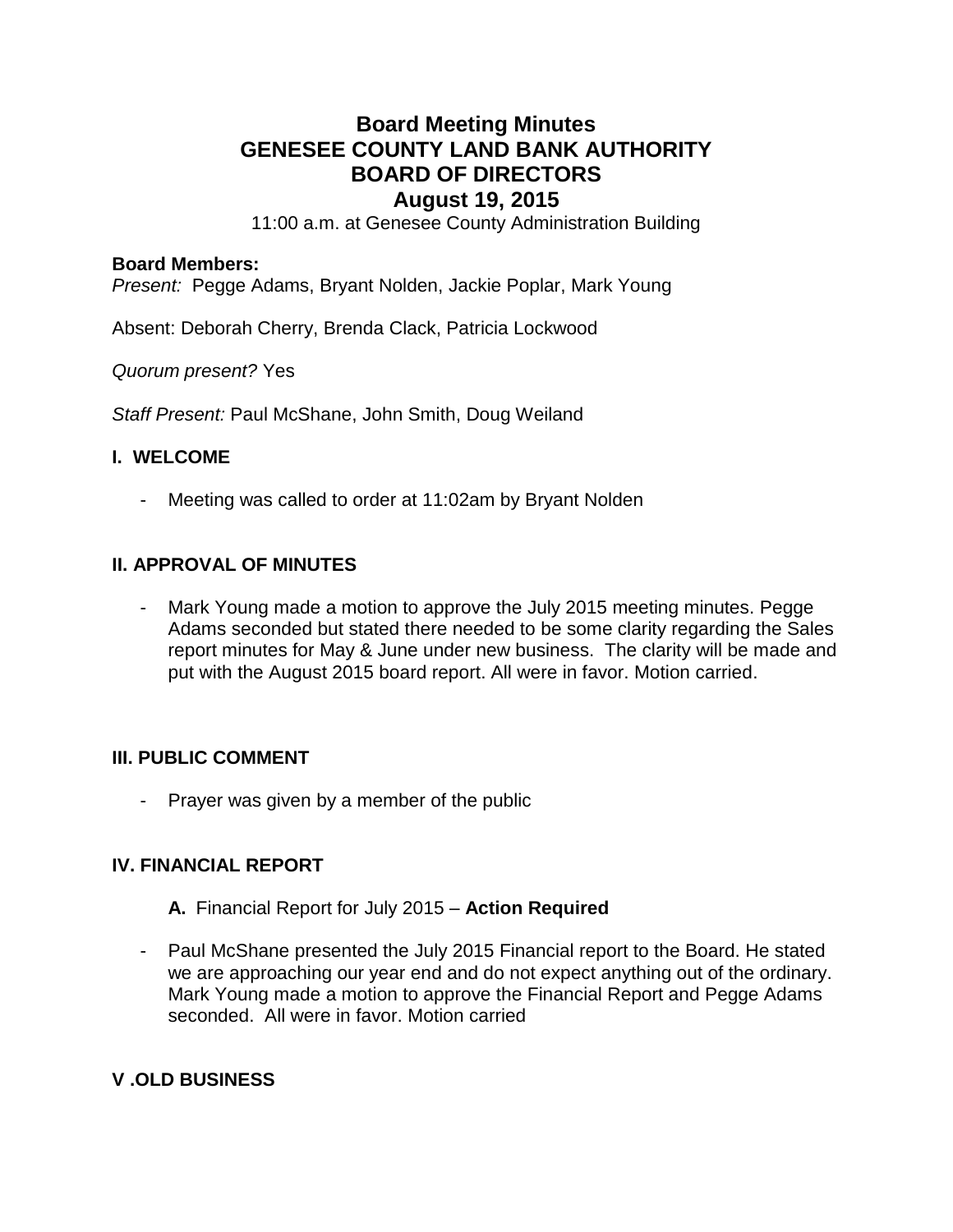# **VI. NEW BUSINESS**

- **A.** Sales Report for July 2015 **Action Required**
- Doug Weiland presented the Sales Report for July 2015 to the Board. Pegge Adams asked the large sale in Swartz Creek was a development. Doug stated the property is in Swartz Creek and it's a single family unit. Mark Young made a motion to approve the Sales Report and Pegge Adams seconded. All were in favor. Motion carried.
- **B.** Multiple Parcel Sale (Kettering University) **–** (40-13-201-020 & 40-13-126- 002) **- Action Required**
- Doug Weiland presented to the Board a memo to approve the multiple sales to Kettering University Mr. Nolden asked if any of these properties are part of the Carriage town Historic town. Mr. Weiland stated none of these properties. Mark Young made a motion to approve the sales and Jackie Poplar seconded. All were in favor. Motion carried.
- **C.** Multiple Parcel Sale (New Heart Church of God in Christ) (46-25-106-003 & 46-25-106-001) - Action Required
- Doug Weiland presented to the Board a memo to approve the multiple sales to New Heart Church of God in Christ. Mr. Nolden stated they have done a great job in his neighbored. Mark Young made a motion to approve the sales and Jackie Poplar seconded. All were in favor. Motion carried.

# **VII. Executive Director Report**

-

- **A.** See board packet for details of his report.
- **VIII. ADJOURN -** Meeting was adjourned at 11:25am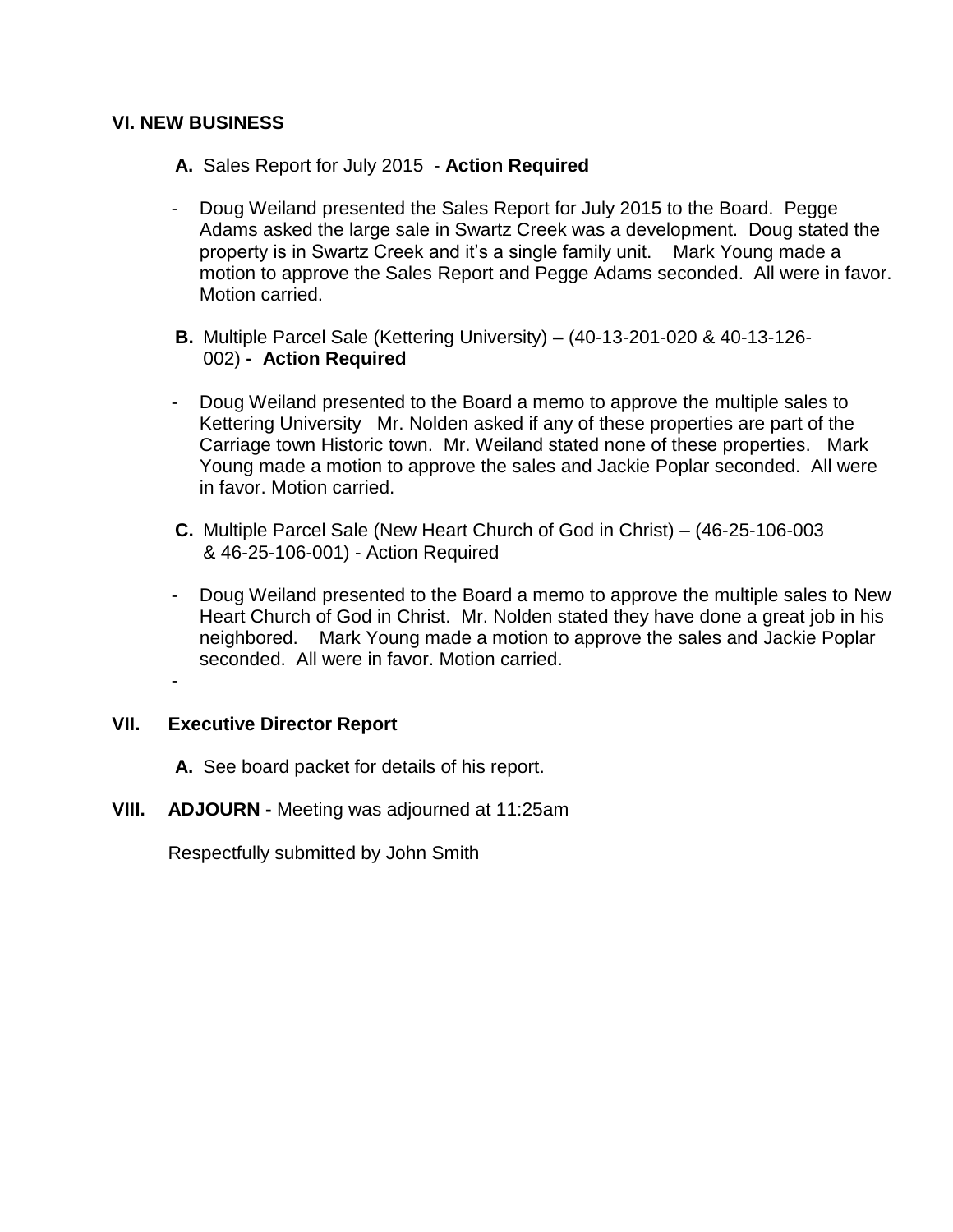# **Board Meeting Minutes GENESEE COUNTY LAND BANK AUTHORITY BOARD OF DIRECTORS September 23, 2015**

11:00 a.m. at Genesee County Administration Building

#### **Board Members:**

*Present:* Deborah Cherry, Brenda Clack, Patricia Lockwood, Bryant Nolden, Jackie Poplar, Mark Young

Absent: Pegge Adams

*Quorum present?* Yes

*Staff Present:* Paul McShane, Phil Stair, John Smith, Doug Weiland

#### **I. WELCOME**

- Meeting was called to order at 11:02am by Deborah Cherry

# **II. APPROVAL OF MINUTES**

- Patricia Lockwood suggested that we change marking people from absent to excused. Mark Young made a motion to approve the August 2015 meeting minutes. Bryant Nolden seconded. All were in favor. Motion carried.

# **III. PUBLIC COMMENT**

# **IV. FINANCIAL REPORT**

- **A.** Financial Report for August 2015 **Action Required**
- Paul McShane presented the August 2015 Financial report to the Board. He stated we are approaching our year end and do not expect anything out of the ordinary. He also stated there is an RFP on Audit services. Mark Young made a motion to approve the Financial Report and Bryant Nolden seconded. All were in favor. Motion carried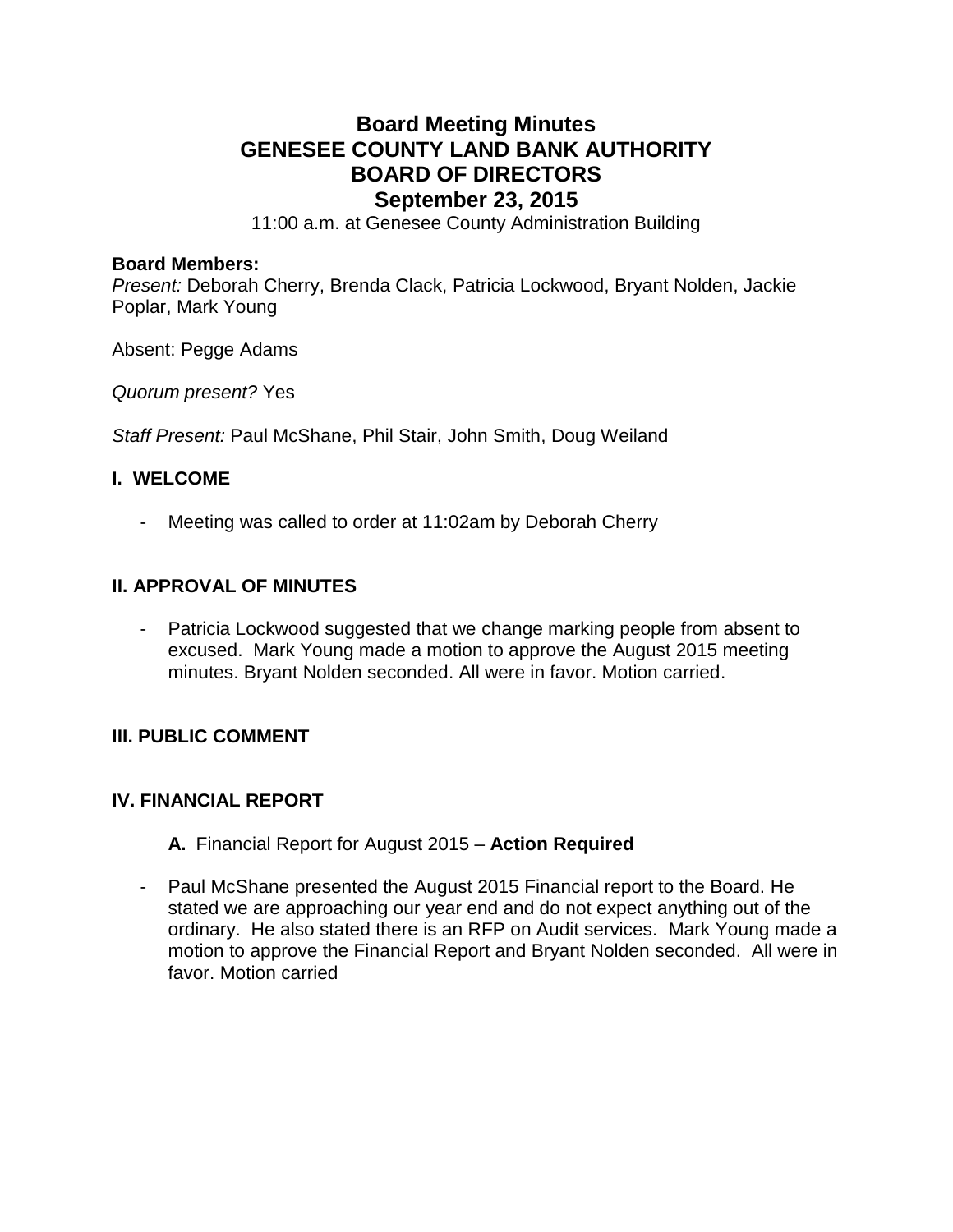#### **B.** 2015 – 2016 Budget Proposal – **Action Required**

- Mark Young suggested that we change the name from the budget subcommittee to fiancé subcommittee. That way there is no confusion from the public. Patricia Lockwood stated the budget subcommittee was created only to review and make suggestion for the budget and not to review each item on a monthly basis. Deborah Cherry stated this will be addressed in the future if the situation arises. This budget does include staff additions and raises. Mary Young stated part of given raises this time is because it's been a number of years since the last raise to employees. Bryant made a motion to approve the Budget Report and Bryant Nolden seconded. All were in favor. Motion carried

# **V .OLD BUSINESS**

#### **VI. NEW BUSINESS**

- **A.** Sales Report for August 2015 **Action Required**
- Phil Stair presented the Sales Report for August 2015 to the Board. He stated we had over \$539,000 in sales for the month. Deborah Cherry asked about the Hidden Oaks sales. She asked Mr. Stair if they were vacant lots. Mr. Stair stated they are. Mark Young made a motion to approve the Sales Report and Pegge Adams seconded. All were in favor. Motion carried.
- **B.** Multiple Parcel Sale (Kettering University) **–** (40-13-401- 003/004/005/007/015/016/017/018/019) **- Action Required**
- Phil Stair presented to the Board a memo to approve the multiple sales to Kettering University. Phil Stair this is made up multiple parcels and Kettering wants to clean up the area. Mark Young made a motion to approve the sales and Bryant Nolden seconded. All were in favor. Motion carried.
- **C.** Multiple Parcel Sale (Genesee County Habitat for Humanity) (41-18-309- 014) - **Action Required**
- Phil Stair presented to the Board a memo to approve the sale to Genesee County Habitat for Humanity Mark Young made a motion to approve the sales and Bryant Nolden seconded. All were in favor. Motion carried.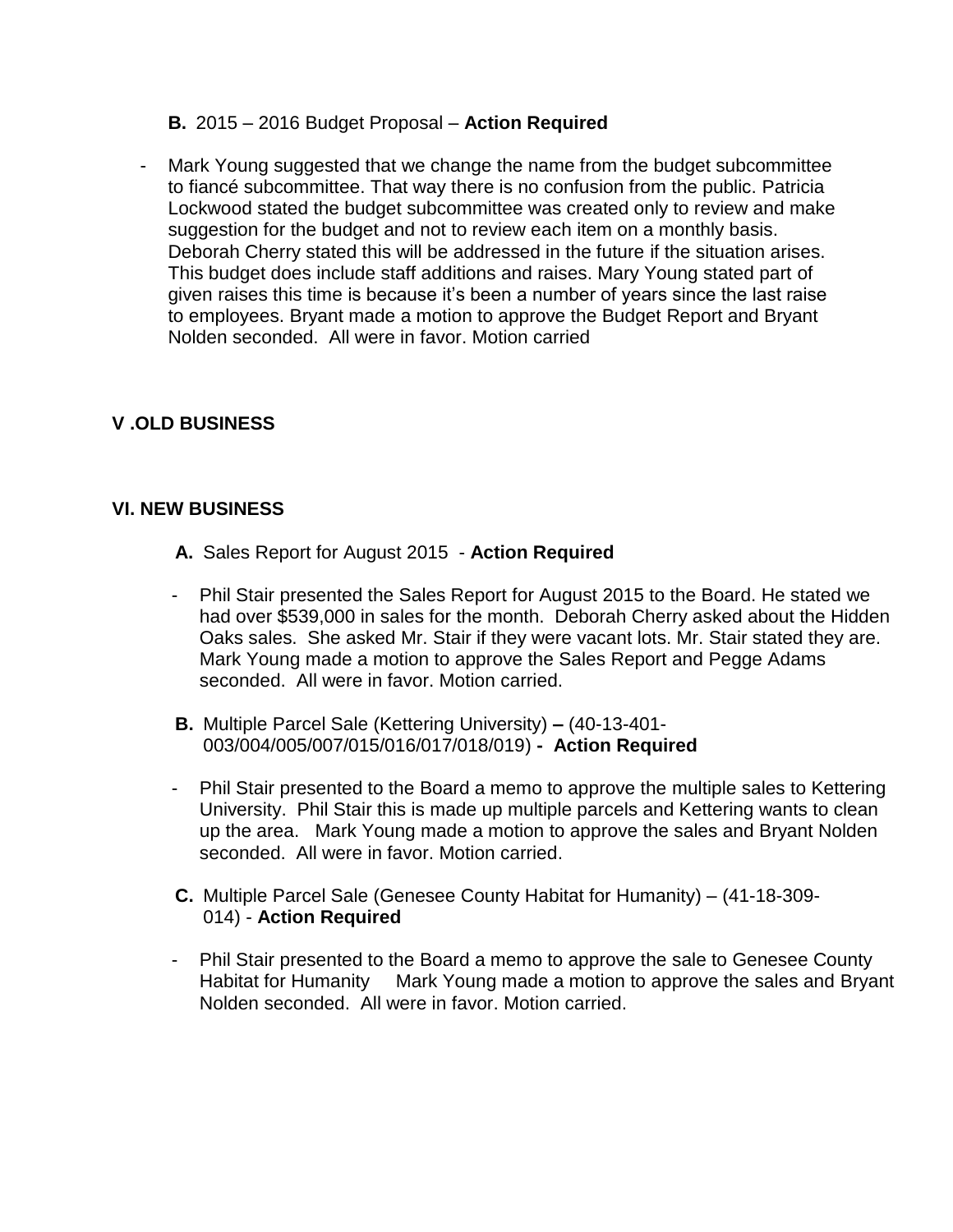- **D.** Memorandum of Understanding for Services between Genesee County Metropolitan Planning Commission and Genesee County Land Bank Authority – **Information Only.**
- Doug Weiland wanted to bring this information to the board because it's an agreement between the Planning Commission and the Genesee County Land Bank**.** Discussion followed.
- **E.** Memo from the City of Flint regarding property sales in the City of Flint **- Information Only**
- Doug Weiland brought this information to the board because the City of Flint wanted to make sure the Genesee County Land Bank was following the City master plan. Discussion followed.

# **VII. Executive Director Report**

- **A.** See board packet for details of his report.
- **VIII. ADJOURN -** Meeting was adjourned at 12:25am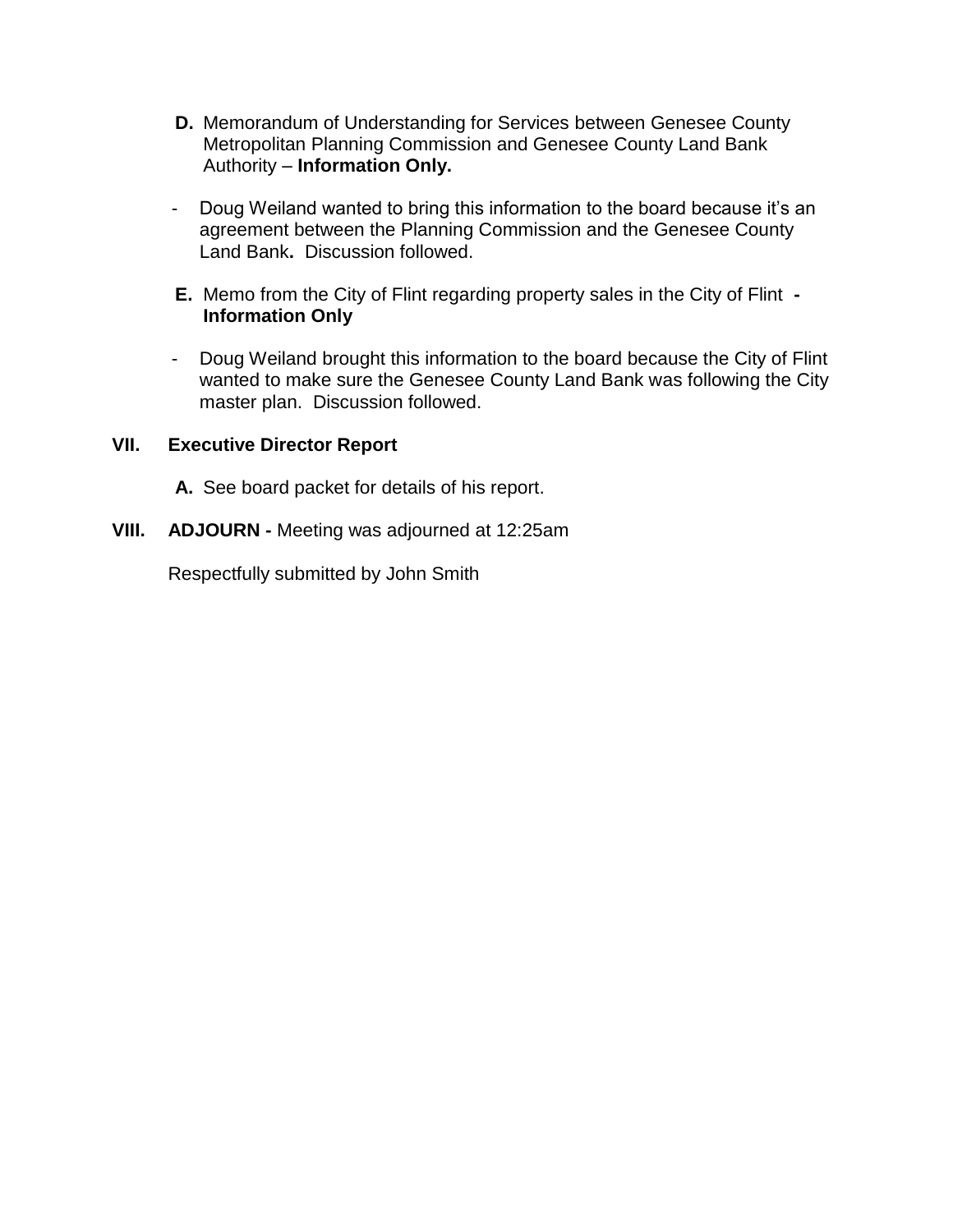# **Board Meeting Minutes GENESEE COUNTY LAND BANK AUTHORITY BOARD OF DIRECTORS October 21, 2015**

11:00 a.m. at Genesee County Administration Building

#### **Board Members:**

*Present:* Pegge Adams, Deborah Cherry, Brenda Clack, Patricia Lockwood, Bryant Nolden, Mark Young

Excused: Jackie Poplar

*Quorum present?* Yes

*Staff Present:* Paul McShane, Phil Stair, John Smith, Doug Weiland

#### **I. WELCOME**

Meeting was called to order at 11:10am by Deborah Cherry

# **II. APPROVAL OF MINUTES**

Mark Young made a motion to approve the September 2015 meeting minutes. Bryant Nolden seconded. All were in favor. Motion carried.

# **III. PUBLIC COMMENT**

- Mr. Anderson from 615 Green Street spoke to the Board regarding his driveway being damaged by a contractor. The contractor was contracted to demo the property next door. Mr. Anderson stated the contractor drove a dump truck over the driveway causing more damage and making it difficult to get up and down the driveway. He also stated that a construction company came out and fixed the sidewalk but not his driveway. Brenda Clack stated that she talked with Mr. Green regarding this issue. Mr. Weiland stated that new concrete was poured and everything was repaired according to the city inspector. Mr. Nolden stated he spoke with Mr. Anderson and told him he should come before the board to discuss. Mr. Young stated that this issue needs to be addressed and would like it brought back to the board and the board be provided with more information. Deb Cherry stated this will be move to new business.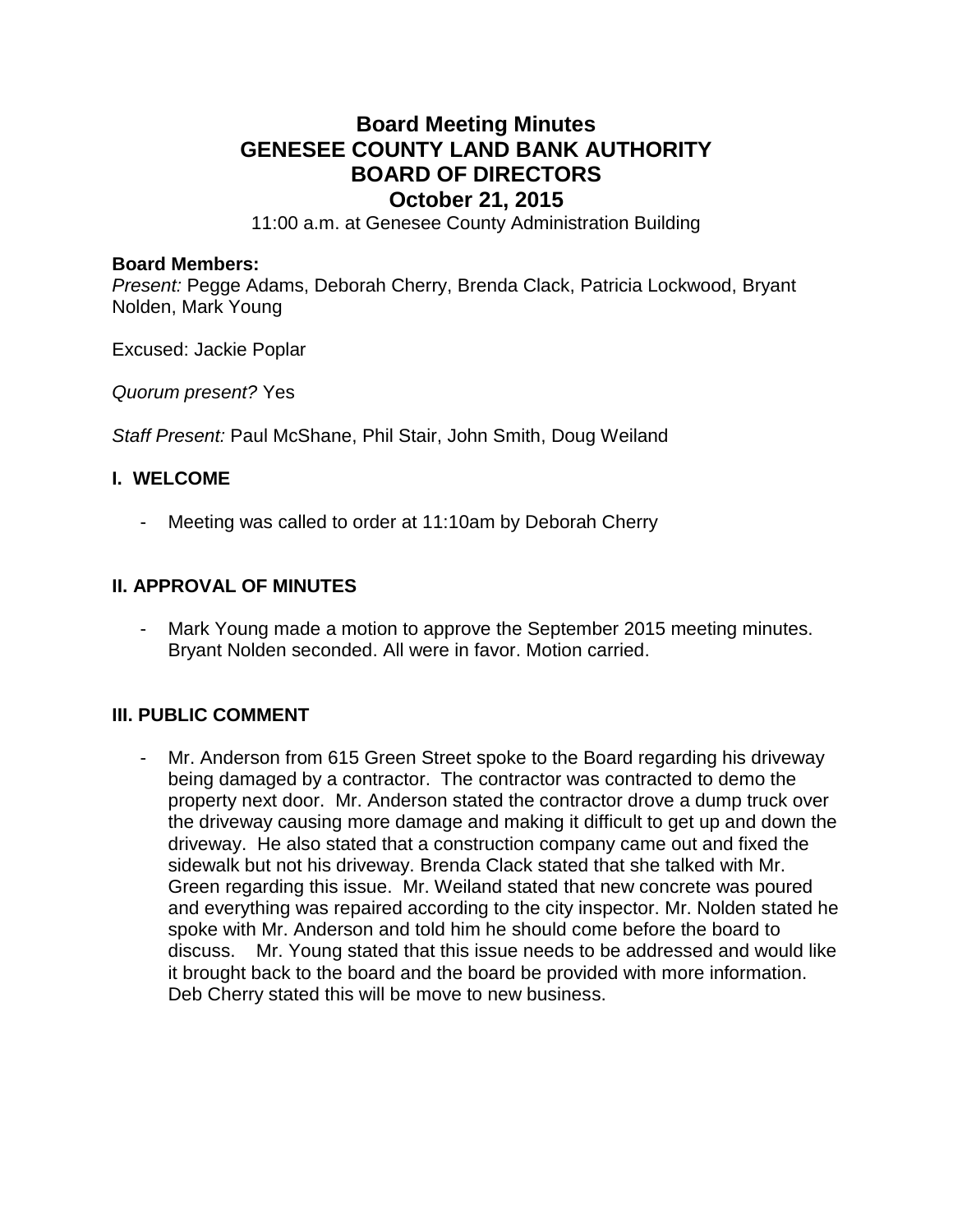# **IV. FINANCIAL REPORT**

- **A.** Financial Report for September 2015 **Action Required**
- Paul McShane presented the September 2015 Financial report to the Board. He stated we are still making yearend adjustments. He also stated we are within budget. Brenda Clack asked about the vehicle gas line item and who has access to the gas. Mr. McShane stated we have cards used by the supervisors. Mark Young made a motion to approve the Financial Report and Bryant Nolden seconded. All were in favor. Motion carried

# **B.** Audit RFP Recommendation – **Action Required**

- Mr. McShane stated that an RFP went out for the audit services. Mr. McShane stated that Stewart, Beauvais & Whipple is the recommended firm to use because of cost and experience. Mr. Young asked if that was the last best offer from the firms. Mr. McShane said we have not done that. Pegge Adams recommends that that board go with the recommended firm. Mark Young stated we should go with Plante Moran because they are the same auditors with the County and issues will be resolved quicker with using the same firm. Pegge Adams made a motion and Pat Lockwood seconded to approve Stewart, Beauvais, & Whipple as auditors. The motion was not passed. Mark Young made a motion to approve Plante & Moran as auditors and Bryant Nolden seconded. Motion carried

# **V .OLD BUSINESS**

# **VI. NEW BUSINESS**

- **A.** Sales Report for September 2015 **Action Required**
- Phil Stair presented the Sales Report for September 2015 to the Board. He stated we had over \$244,522.95 in sales for the month. He stated we did very well for the year in sales. Pat Lockwood made a motion to approve the Sales Report and Bryant Nolden seconded. All were in favor. Motion carried.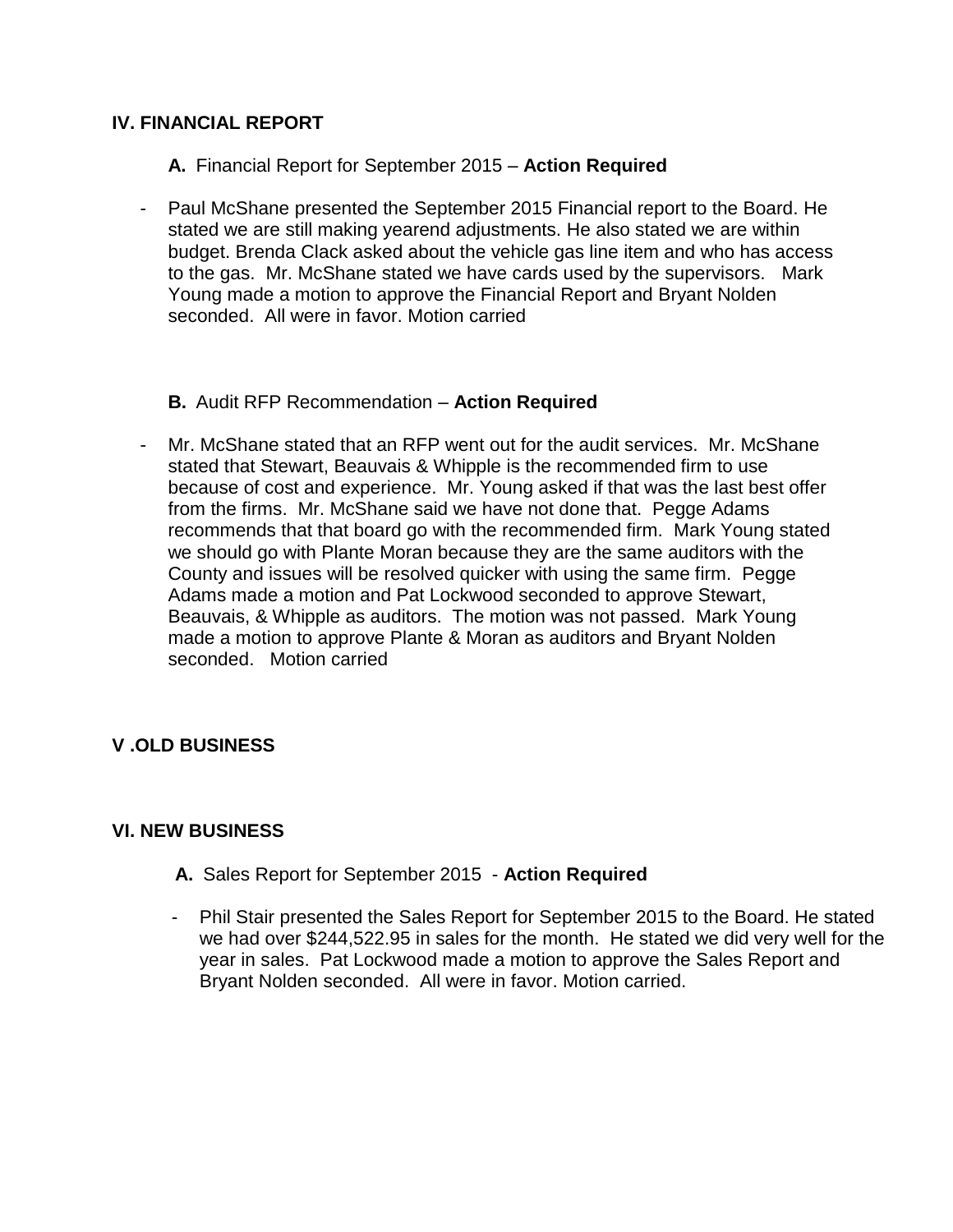- **B.** Resolution to enter into contracts **Action Required**
- Phil Stair presented to the Board a resolution to authorize the Director and the Sales Manager to enter into contracts on behalf of the Genesee County Land Bank. Bryant Nolden made a motion to approve the resolution and Mark Young seconded. All were in favor. Motion carried.
- **C.** Multiple Parcel Sale (Mr. Smith) (47-31-103-016/17/18/19) **Action Required**
- Phil Stair presented to the Board a memo to approve the sale to Mr. Smith. Brenda Clack asked Mr. Smith is their structures on these lots. He stated there is not. She also asked what are your plans regarding these properties. He stated he wants to clean them up. Bryant Nolden made a motion to approve the sales and Pat Lockwood seconded. All were in favor. Motion carried.
- **D.** Mr. Young wanted to have the driveway issue at 615 Green brought back to the board and discussed at the next board meeting. He would like pictures and more information, so a better understanding could be reached on this issue. All were in favor to have this issue brought back to the next board meeting.

# **VII. Executive Director Report**

**A.** See board packet for details of his report.

**VIII. ADJOURN -** Meeting was adjourned at 11:55am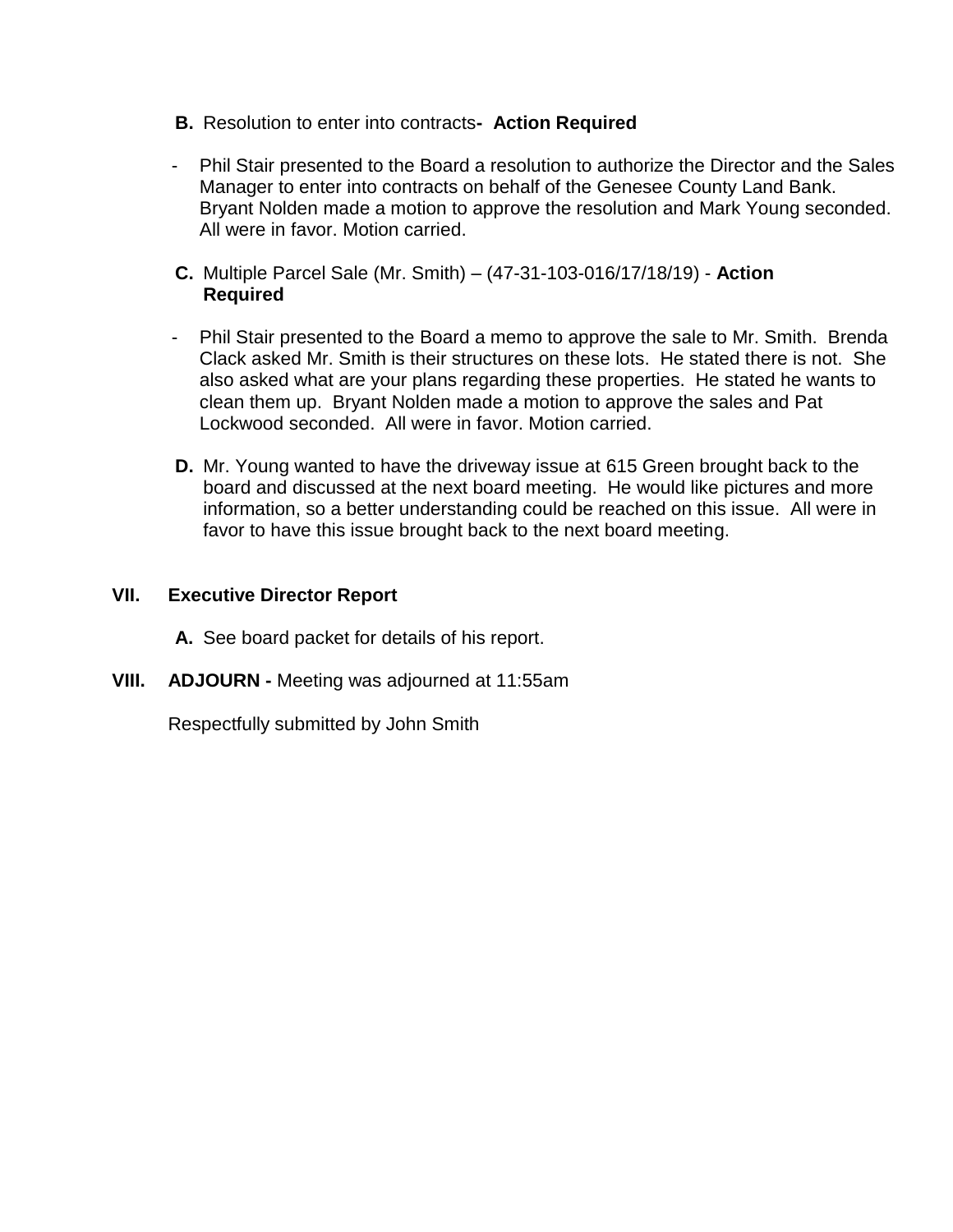# **Board Meeting Minutes GENESEE COUNTY LAND BANK AUTHORITY BOARD OF DIRECTORS November 18, 2015**

11:00 a.m. at Genesee County Administration Building

#### **Board Members:**

*Present:* Pegge Adams, Deborah Cherry, Bryant Nolden, Jackie Poplar, Mark Young

Excused: Brenda Clack, Patricia Lockwood

*Quorum present?* Yes

*Staff Present:* Antonio Dunn, Faith Finholm, Carol Freeman, Lucille James, Paul McShane, Phil Stair, John Smith, Doug Weiland

#### **I. WELCOME**

- Meeting was called to order at 11:05 am by Deborah Cherry

# **II. APPROVAL OF MINUTES**

Bryant Nolden made a motion to approve the October 2015 meeting minutes. Mark Young seconded. All were in favor. Motion carried.

# **III. PUBLIC COMMENT**

- None

# **IV. FINANCIAL REPORT**

**A.** Financial Report for October 2015 – **Action Required**

- Paul McShane presented the October 2015 Financial report to the Board. He stated we are still making yearend adjustments. Also, he stated we are in the first month and are well within budget. Also, Plante Moran has lowered their audit cost. Mark Young made a motion to approve the Financial Report and Bryant Nolden seconded. All were in favor. Motion carried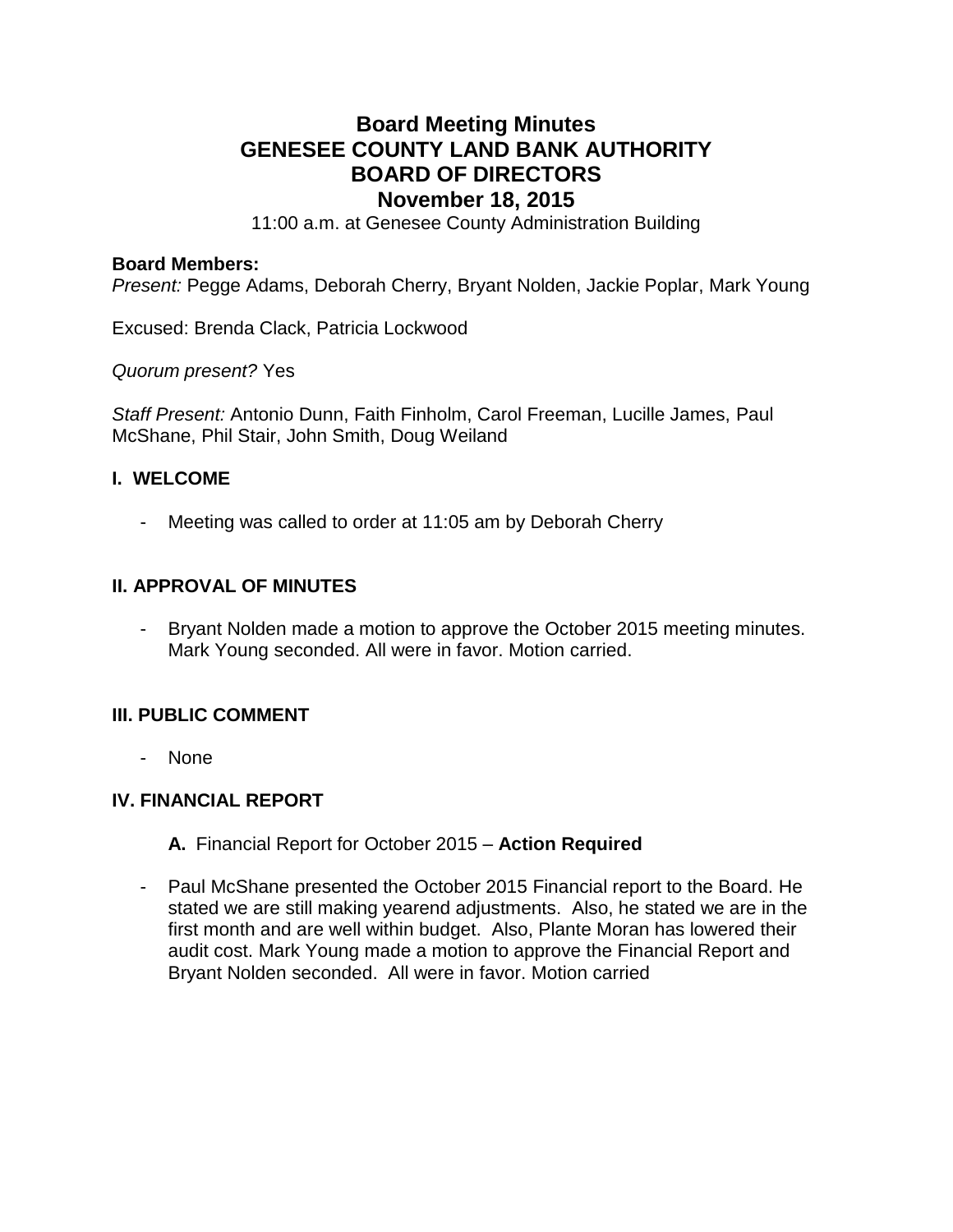# **V .OLD BUSINESS**

- A. Driveway 615 Green Street
- Doug Weiland stated that demolition was going on at the adjacent house next to Mr. Anderson. The contractor used Mr. Anderson's driveway and seemed to damage the driveway. However, the contractor repaired the damage property back to its original condition. However Mr. Anderson is not satisfied with the repairs. Mr. Nolden stated the pictures showing the repairs seem to fix the issues. Mr. Nolden made a motion to accept the Land Bank recommendation and deny the appeal. Mark Young seconded and all were in favor. Motion carried.

# **VI. NEW BUSINESS**

**A.** Sales Report for October 2015 - **Action Required**

- Phil Stair presented the Sales Report for October 2015 to the Board. He stated we had over \$207,789.25 in sales for the month... Bryant Nolden made a motion to approve the Sales Report and Mark Young seconded. All were in favor. Motion carried.
- **B.** MDOT Resolution  **Action Required**
- Doug Weiland presented to the Board a resolution to allow cleanup on a lot on Grand Traverse. Mr. Weiland stated that MDOT requires a resolution prior to cleanup. Bryant Nolden made a motion to approve the resolution and Mark Young seconded. All were in favor. Motion carried.

# **VII. Executive Director Report**

**A.** See board packet for details of his report.

**VIII. ADJOURN -** Meeting was adjourned at 11:20am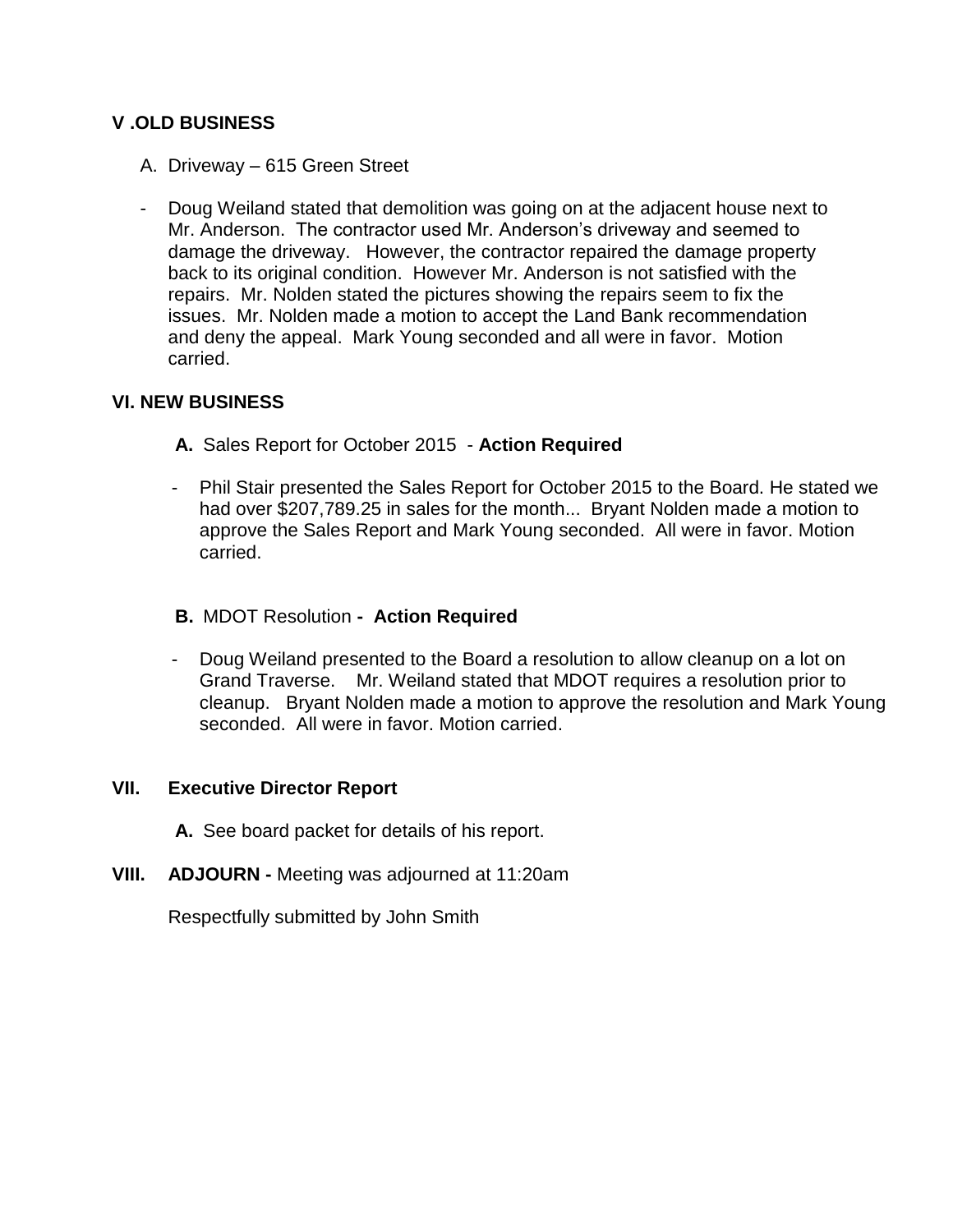# **Board Meeting Minutes GENESEE COUNTY LAND BANK AUTHORITY BOARD OF DIRECTORS December 9, 2015**

11:00 a.m. at Genesee County Administration Building

#### **Board Members:**

*Present:* Deborah Cherry, Patricia Lockwood, Bryant Nolden, Mark Young

Excused: Pegge Adams, Brenda Clack, Jackie Poplar

*Quorum present?* Yes

*Staff Present:* Antonio Dunn, Faith Finholm, Carol Freeman, Lucille James, Paul McShane, Phil Stair, John Smith, Doug Weiland

#### **I. WELCOME**

- Meeting was called to order at 11:15 am by Deborah Cherry

# **II. APPROVAL OF MINUTES**

- Mark Young made a motion to approve the November 2015 meeting minutes. Bryant Nolden seconded. All were in favor. Motion carried.

# **III. PUBLIC COMMENT**

- None

#### **IV. FINANCIAL REPORT**

- **A.** Financial Report for November 2015 **Action Required**
- Paul McShane presented the November 2015 Financial report to the Board. He stated auditors from Plante & Moran will be in the office in the next two weeks to work on the audit Patricia Lockwood made a motion to approve the Financial Report and Bryant Nolden seconded. All were in favor. Motion carried

# **V .OLD BUSINESS**

- None